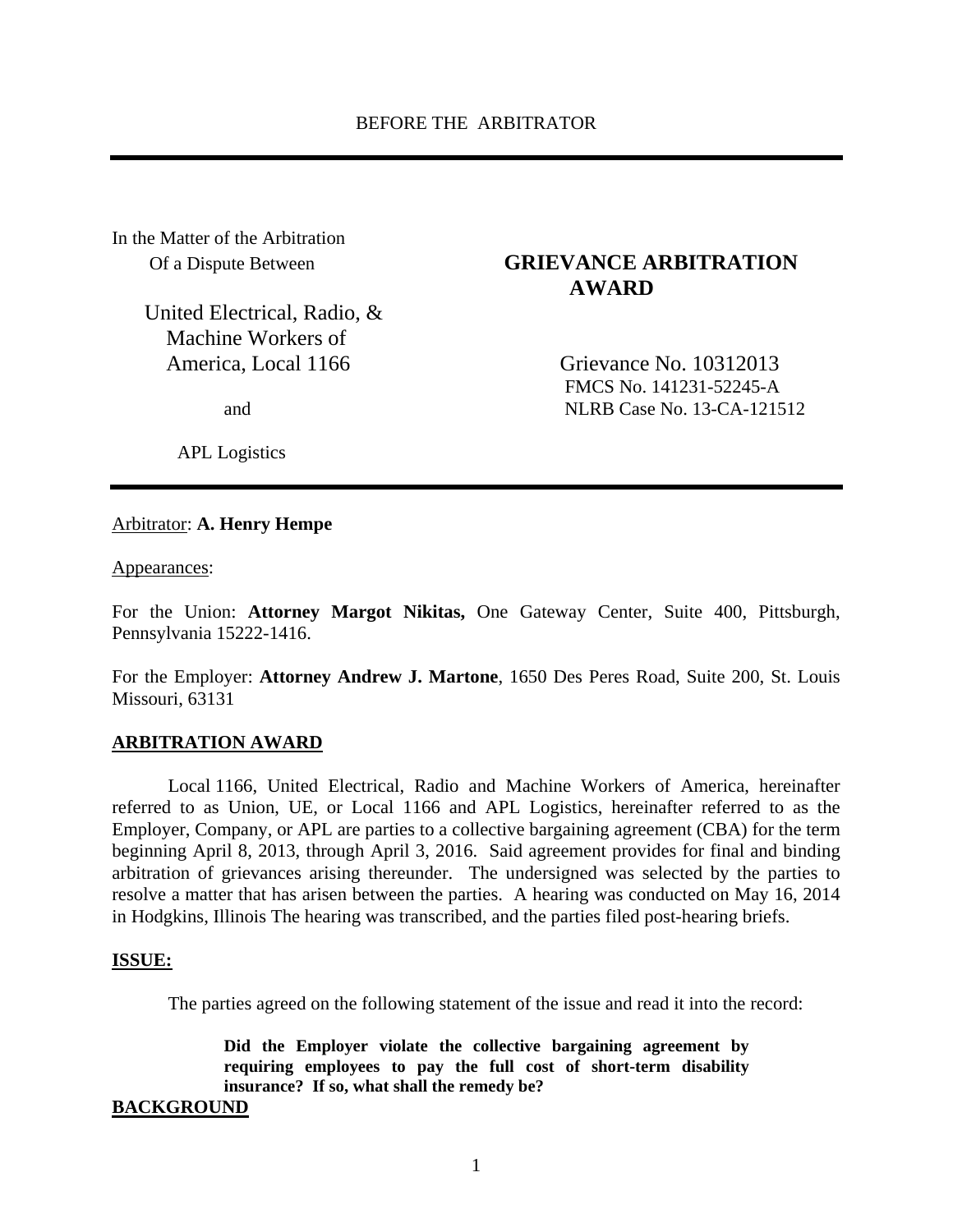## **2001 and Before**

 The Company, APL Logistics, operates facilities at both Hodgkins and Bolingbrook, Illinois, as well as four additional facilities at other locations. At the Hodgkins and Bolingbrook locations, the Company runs a parts distribution operation for Electro Motive Diesel (EMD) a train locomotive manufacturer. UE is the exclusive bargaining representative for the bargaining unit whose members are employed at the Hodgkins and Bolingbrook operations.

 The International Brotherhood of Teamsters (IBT) represents four separate bargaining units at the Company's other four facilities. Each of the additional bargaining units has a separate collective bargaining agreement with APL. Of the Company's approximate 1800 – 1900 workers, HR Director Thomas Cherry's "best guess" is that some 300 are in the five represented bargaining units, including the  $UE<sup>1</sup>$ .

 In 2001, APL purchased the plant operations at Hodgkins and Bolingbrook from GATX Logistics. During the same year, UE's Local 1166, succeeded the Allied Production Workers (APW) as the exclusive bargaining representative for the bargaining unit consisting of all full time production and maintenance employees (including coordinators) at the Hodgkins and Bolingbrook facilities. However, both GATX and APW left a mutual footprint of their former relationship in the form of a Sick and Accident short-term disability plan originally established by GATX for its employees in 1994, and subsequently included as Article XIII in these parties' 1997-2001 collective bargaining agreement.<sup>2</sup>

 In 2001, the new corporate owner and new bargaining unit representative then negotiated what has proven to be only the first of what has now grown to a collection of five successive collective bargaining agreements. The 3-year term of their initial contract ran from April 30, 2001 through April 4, 2004. The 3-year term has continued for the all of the subsequent successor CBAs. The parties' latest contract runs from April 8, 2013 through April 3, 2016.

### **"Me Too" Philosophy**:

 APL, the new owner, brought its version of a "me too" employment relations strategy regarding employee benefits *for a mixed work force of both represented and non-represented employees.* Under the Company's philosophy, employee benefits (including any employee contributions to their costs) should be the same for both represented and non-represented employees.<sup>3</sup>

Reaching its strategic "me too" benefit goal required implementation through collective bargaining. Over the past 13-years, under the aegis of the "me too" philosophy, the parties have

 $\frac{1}{1}$  Tr. 165.

<sup>&</sup>lt;sup>2</sup> Article XIII. Sick and Accident Benefits. Effective April 10, 1994, the Company will provide at no cost to its employees, a Sick and Accident policy which will provide a benefit equal to 70% of current wage per week for thirteen (13) weeks, for employees with forty-five (45) days or more of service with the Company and to commence with the first day of an accident, or the fifth  $(5<sup>th</sup>)$  day of illness, or on the first day that an employee enters the hospital.

 $3$  Tr. 113. (Testimony of APL HR Director, Thomas Cherry.)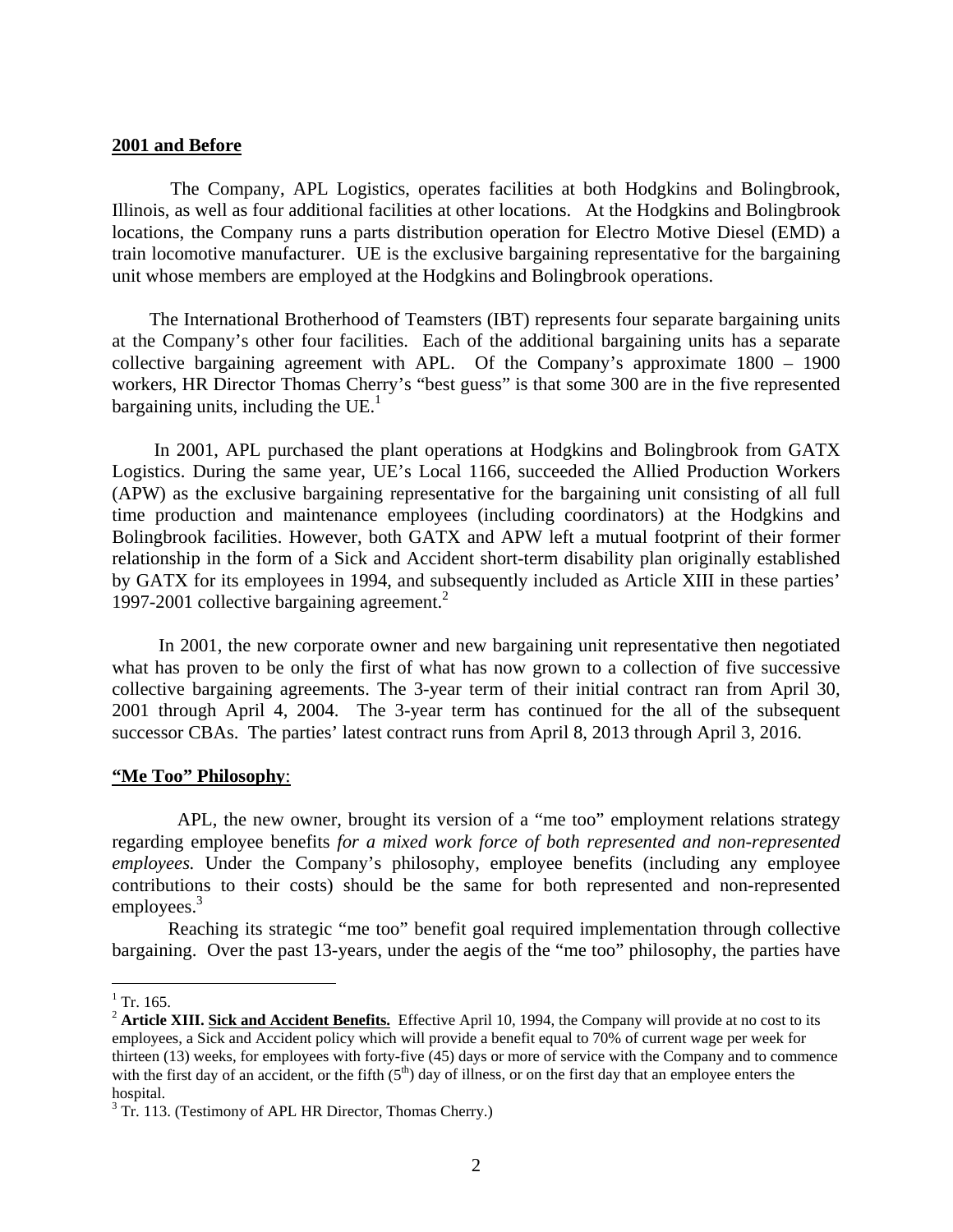agreed, in effect, that no separate group of Company employees would be intentionally provided either more or less than the benefits accorded to each of the other separate, identifiable Company employee groups, including not only each of the five bargaining units, but the non-represented Company employees, as well. Instead, represented employees are placed on the same benefit level as non-represented employees, so that whatever benefits one group might receive (or lose) would be provided in equal measure to each of the others.

The same "me too" approach to benefits applies both to benefit *reductions* as well as increases, *but only if done on a company-wide basis.* Under the "me too" language introduced in the parties' initial 2001 contract, any such benefit adjustment would be effective on the following January 1 each year, even if contrary to other specific contract language, again, provided the change was applied company-wide*.* The involvement of the non-represented employees appears to be a key feature of the Company's version of its "me too" philosophy.

 At hearing, the Company explained it obtained Union agreement to the "me too" concept in its labor contracts in part with Company assurances to the Union that "there was almost no likelihood that [the Union] could get 'hosed' by the Company because if we [Company] were to mess with their benefits we would have to change them for all our managers as well . . . So that was their protection – that they would not be hurt by this unless we hurt the rest of our people."<sup>4</sup> Once a benefit change was initiated with any employees' group, including the non-represented employees, under the "same benefit/same cost" philosophy reflected in the CBA the change could then be extended to and implemented with all the remaining employees.

But Union agreement to the "me too" philosophy also rested on apparently sound economic considerations applicable to each party. Under the "me too" philosophy, represented employees could still (and did) present benefit demands of their own. As a practical matter, however, the benefits received by non-represented employees, particularly in major insurance benefit areas (e.g. medical, dental, vision), have become the standard or baseline that determines what benefits the members of the five bargaining units, including UE, would receive.<sup>5</sup> This is due, at least, in part to the economic reality that that insurance benefits in particular could be provided at a much lower cost for a large group as opposed to a much smaller unit.<sup>6</sup>

 In summary, with UE acceptance of the "me too" system reflected in the parties' successive collective bargaining agreements, the Company holds a strong, stabilizing, normally controlling hand as to the benefit content, coverage and costs it provides for its employees, which includes the authority to make annual (January  $1<sup>st</sup>$ ) unilateral, company-wide benefit plan modifications as to benefit content, coverage and cost (including employee cost-sharing contributions). The Company also avoids the employers' *bete noire* of being "whipsawed" for increased benefits by five different bargaining units.<sup>7</sup>

 Bargaining unit employees, on the other hand, receive the assurance that their benefits will not be eclipsed by more generous benefits paid to non-represented employees, combined

 $\overline{a}$ 

<sup>&</sup>lt;sup>4</sup> Tr. 123-4. (Testimony of APL HR Director, Thomas Cherry.)

 $<sup>5</sup>$  Tr. 164.</sup>

<sup>6</sup> Tr. 123.

 $7$  Tr. 165.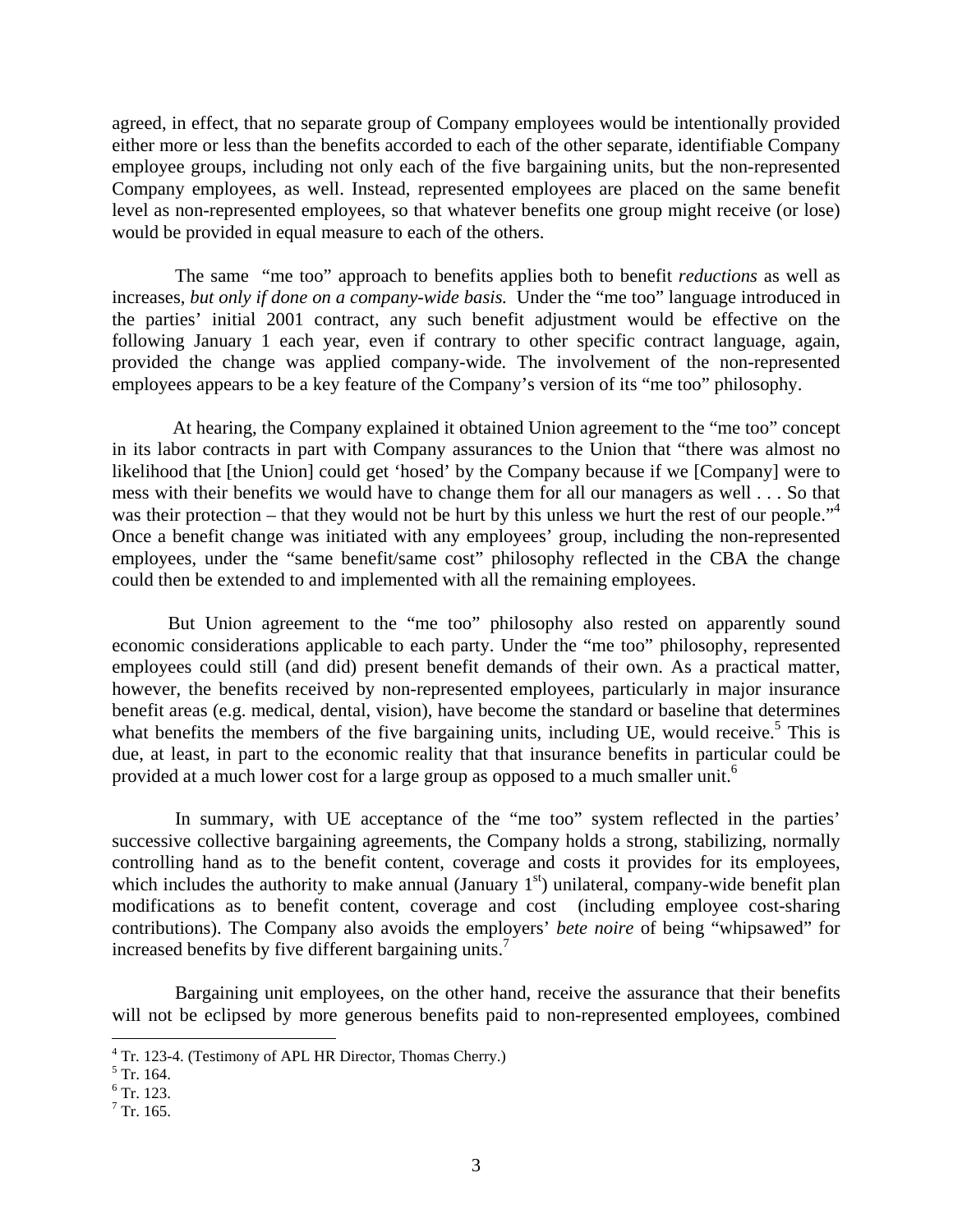with the hope that lower benefit costs for all employees will result in larger employee paychecks for the represented workers.

### **Five Successive Collective Bargaining Agreements**

 The parties' successful negotiating efforts that had blossomed into their **2001 – 04** labor contract were followed by four successor 3-year labor contracts that covered the following four periods: **April 5, 2004 – April 1, 2007**; **April 2, 2007 - April 4, 2010**; **April 5, 2010 - April 7, 2013**; and most recently, **April 8, 2013 - April 3, 2016**. HR Director Thomas Cherry estimated that he negotiated, drafted and wordsmithed virtually all of the "Benefit" Article 16 language in each of the five APL-UE agreements he negotiated.<sup>8</sup>

### **2001 – 04**

 The parties' initial 2001–04 labor contract with the UE partially reflected a significant opening step to implement the Company's "me too" labor strategy. Presented by Company Chief Negotiator and HR Director Thomas Cherry during the parties' contract negotiations for their first collective bargaining agreement, the "me too" philosophy won Union acceptance that was reflected in three of the Company's major benefit plans (medical, dental and vision<sup>9</sup>) contained in Article  $16^{10}$ . Each of these benefits, Medical, Dental, and Vision, headed separate sections that begin with the announcement that a plan in the pertinent benefit area "will be provided."

 These opening words were followed by identical "me too" words in each section, pledging that the particular plan being provided would be " . . . *the same as that provided* for salaried employees at this location." To the Company, these words were the magic words that signaled a "me too" benefit. The second and final sentence of each of the three benefits directly dealt with responsibility for the cost of the benefit, employee contributions, and opened the door to future mid-contract modifications of the plan and its cost. $^{11}$ 

 In its 2001 contract negotiations with UE, APL had made no immediate attempt to disturb the short term disability plan that had been first provided for all the employees as Sick and Accident, Article XIII in the old 1997-2000 GATX-APW labor contract between the former owner and former union representative. In fact, although the old Article XIII in the former CBA was reworded, the essence of the short-term disability benefit it had provided was essentially

 $\overline{a}$ 

<sup>8</sup> Tr. 111.

<sup>&</sup>lt;sup>9</sup> Sections 16.2, 16.3 and 16.4.

 $10$  A Life Insurance Plan and a 401(k) Plan were also benefits listed in Article 16, but employee participation in them was voluntary. However, apparently consistent with the "me too" philosophy, at the Union's request, its bargaining unit members were specifically included in APL's current Education Assistance Program under Sec. 16.8.

<sup>&</sup>lt;sup>11</sup>In its entirety, this sentence read: "Changes in weekly employee contributions and any plan changes will be effective on January 1 each year," and then, again inserting its "me too" words, the Company further pledged any plan change and the employee contribution rate "will be the same as the plan and the employee contribution rate for salaried employees at this location."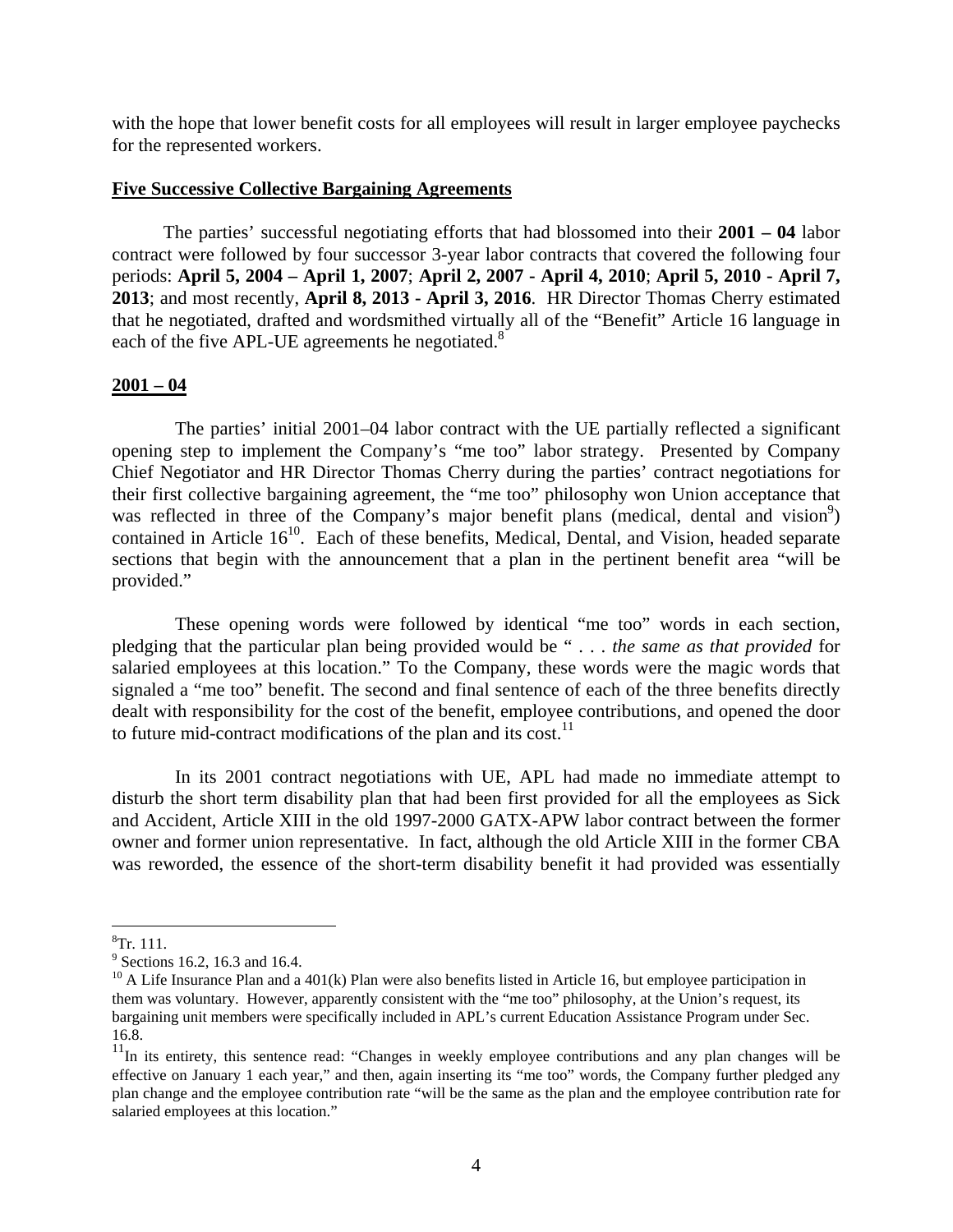maintained, though renumbered as Section 16.5 of Article  $16<sup>12</sup>$  in the initial 2001-04 CBA between the two newly arrived parties.

## **2004-07**

 The 2004-07-successor contract continued the two-sentence Section 16.5 wording without change from the previous 3-year contract. (See f.n. 12)

 However, during the term of the 2004-07 contract, the Company did make several unilateral modifications to UE contract benefits. For example, in 2007 the Vision Plan was transformed from a 50% to a 100% voluntary employee pay plan, which the Union did not grieve.<sup>13</sup> (However, the Union reopened the topic during contract negotiations for a 2007-10 successor contract that shortly followed and was able to negotiate a Vision cost rollback to 50%, by April 2007.<sup>14</sup>) Other Company unilateral changes during the term of the 2004-07 contract included increasing 13-weeks of potential disability payments to 26-weeks of potential payments, with disability payments to commence with the 7th<sup>th</sup> day of illness instead of the 5<sup>th</sup> day of illnesses.

 Each of these changes, of course, affected all APL employees, non-represented and bargaining unit members alike, but did not appear in Sec. 16.5 of the printed UE CBA until the 2007-10 agreement had been negotiated, printed and distributed. Each is justified by the Company as its duly negotiated "me too" CBA right with UE, applicable to its non-represented employees (over whom the Company presumably has maintained traditional management rights and controls) followed by implementation of its collective bargaining agreements with its five bargaining units.

## **2007-10: Short-Term Disability Plan**

As indicated above, APL had made no immediate attempt to disturb the short-term disability plan that had been first provided for all the employees in the old 1997-2000 GATX-APW labor contract, and a reworded version had continued in the parties' written collective bargaining agreements from 2001 to 2007. In fact the Company's bargaining restraint appears partly to have reflected a skillfully choreographed effort by the Company to maintain UE trust and confidence in the operation of the Company's "me too" philosophy. Though still making minor benefit adjustments consistent with its "same benefit/same cost strategy," the Company appears to have walked back its more major attempt in 2007 to convert the Vision Plan to a 100% voluntary employee payment system by agreeing to a Vision cost rollback to the previous 50% payment level, in collective bargaining sessions for a 2007-2010 successor agreement.<sup>15</sup>

<u>.</u>

<sup>&</sup>lt;sup>12</sup> **Section 16.5 Short term Disability.** The Company will pay the full cost of a Short-term Disability Plan. The Plan pays 70% of base weekly compensation for thirteen (13) weeks to commence with the first day of an accident, or the fifth  $(5<sup>th</sup>)$  day of illness on or the first day that an employee enters the hospital. (Union Exhibit 9.)

<sup>&</sup>lt;sup>13</sup> In its Opening Statement, the Company acknowledged that change was the same type of unilateral change the company made to the Short Term Disability Plan seven years later that launched the subject grievance. Tr. 14, 15.  $14$  Tr. 117-19.

<sup>15</sup> *Ibid.*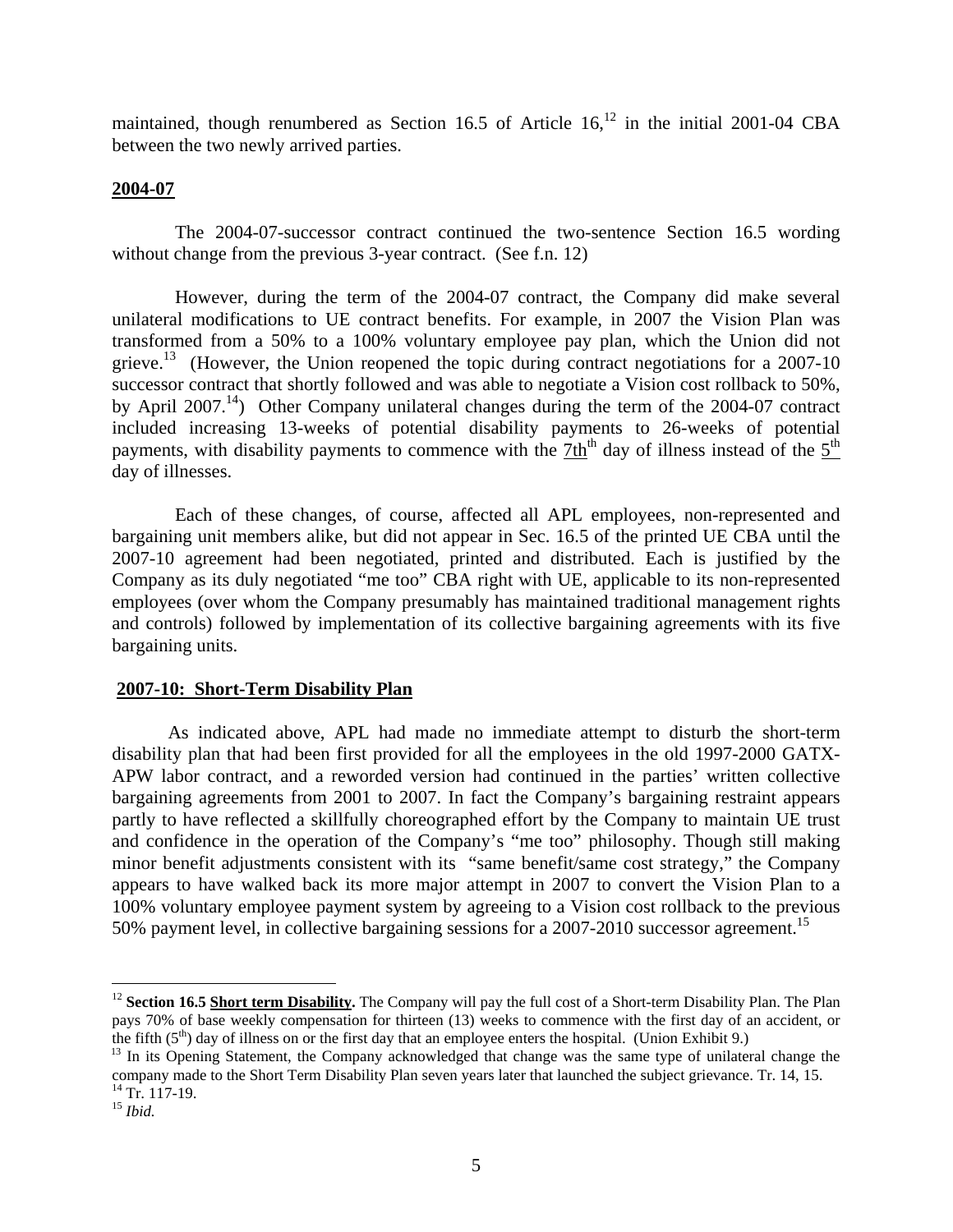Although the Company viewed all its benefits as "me toos," nevertheless it still felt a strong specific need to get the clause " . . . same as provided for other hourly employees" into the 2007-10 contract in written form as specifically applicable to the short term disability benefit, according to Company HR Director Thomas Cherry.<sup>16</sup>

Director Cherry commented that during the term of the earlier (2004-07) contract, "We had already unilaterally implemented the 26-weeks STDP provision in Section 16.5 [to replace 13 weeks], and to follow up on that, to make sure that the substitution was "me too" language, we wanted to add "the same as provided for other hourly employees at this location."<sup>17</sup> During the 2004-07 contract the Company did unilaterally change the Plan to provide coverage after the seventh calendar day instead of the fifth day.<sup>18</sup> The target in which to place the desired written "me too" assurance language had become the 2007–10 Collective Bargaining Agreement.

 The written **2007–2010** successor collective bargaining agreement reflected the Company's increase of the number of compensable weeks from 13 to 26 in Section 16.5 (clearly a beneficial change for the Union) which, as Director Cherry recounted in his hearing testimony cited above, had been already unilaterally implemented by the Company several months before. Of greater significance was the proposed insertion in the contract of the new phrase now regarded as important by the Company.

During the ensuing negotiations for the 2007-10 successor contract, agreement was reached to tacking the Company proposed phrase on the end of the second sentence of Section 16.5. The new phrase read: " . . . the same as provided for other hourly employees at this location and ended with a semi-colon;" the semi-colon was followed by the independent clause, "currently the Plan provides coverage after the seventh  $(7<sup>th</sup>)$  calendar year."<sup>19</sup>

With the addition of a final last sentence primarily pertaining to medical leave and requested by the Union,<sup>20</sup> Sec. 16.5 of the parties' 2007-10 CBA then read:

> "The Company will pay the full cost of a Short Term Disability Plan. The Plan pays 70% of base weekly compensation for twenty-six (26) weeks, the same as provided for other hourly employees at this location; currently the Plan provides coverage after the seventh  $(7<sup>th</sup>)$  calendar year. At the expiration of Short Term Disability Pay, a disabled employee may apply for a Medical Leave, as set forth in Section 18.2."

No changes in Section 16.5 appear in the two successor labor agreements that followed, 2010 **– 13** and **2013 – 16**. Thus, with the additional wording in Section 16.5 to which the parties agreed in their **2007–10 CBA,** the two successor contracts contained the same Section 16.5 language as that to which the parties had agreed in their 2007 negotiations.

 $\overline{a}$ 

 $16$  Tr. 140-141.

 $17$  Ibid.

<sup>&</sup>lt;sup>18</sup>Tr. 149-50.<br><sup>19</sup> Calendar year was a typo later corrected by the Company to calendar day.)

<sup>&</sup>lt;sup>20</sup> According to Director Cherry, the medical leave language was proposed by the Union to ensure that at the "expiration of 26 weeks employees could then apply for medical leave as set forth in Section 18.2." Tr. 156-7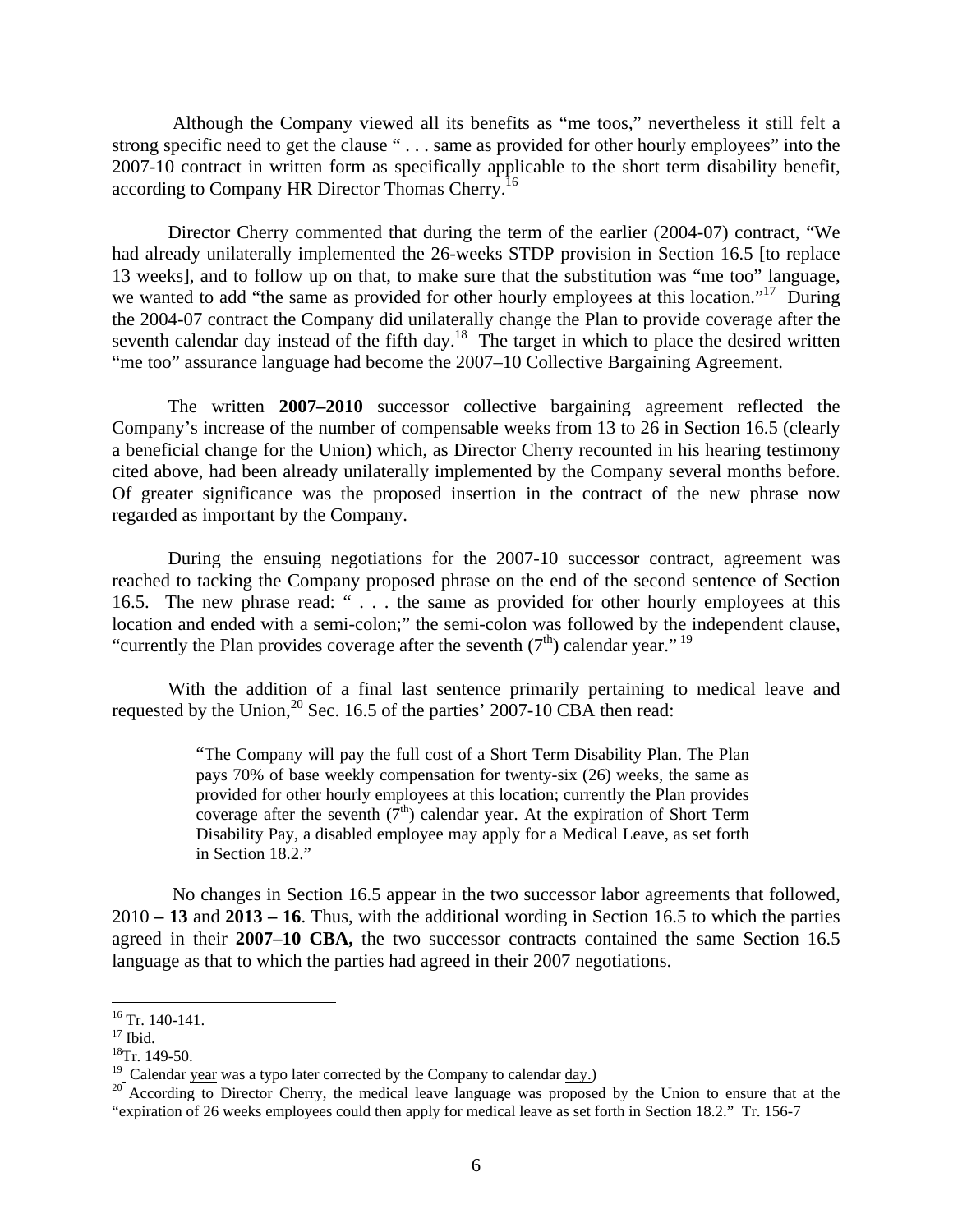The Company is adamant that in the course of these negotiations it advised the Union that the Company considered the short-term disability benefit to be a "me too" plan. Specifically, HR Director Thomas Cherry averred:

> "We have always talked about it at the table, that the benefit plans were "me toos,' and at various times we have had proposals from the Union to change some of the healthcare plans. And we always explained to them that to write a separate insurance plan or medical plan for a group this small, 100 people, would certainly increase the cost to the bargaining unit since it was a much smaller group versus approximately 3,000 people within APL. And that would reduce the financial amount or the wages that they could get, since the cost of their benefits would go up."<sup>21</sup>

 Currently, for benefit assessment purposes, the parties informally recognize six separate employee groups: the UE bargaining unit, four IBT represented units, and all the remaining, nonrepresented employees, including managers. From time to time, Company administration of this system has provided bargaining unit members with certain benefits not listed in the CBA on the same terms as provided to the non-represented and other bargaining unit employees, but the absence of any UE grievances are some indication that in fact the Company was trying to maintain its goal of same benefits/same costs for both represented and unrepresented employees.

 At the hearing in this matter, in connection with the Company's self-acknowledged unilateral change to the "vision" benefit, Director Cherry testified that during the negotiations for the 2007-10 contract, "we explained to the Union that all the benefit sections were "me toos," and discussed with the Union the "me too" concept for benefits in general. Short-term disability? I'm sure we did, when we first put it in. But frankly, other than this change, where we have talked about it, it doesn't come up every contract."<sup>22</sup>

 When asked whether the Union ever indicated to the Director or said anything to him that led him to believe the Union understood that the same benefit/same cost rule also applied to the short term disability plan, the Director responded, "They never said that it would not. We explained that was the way that we wrote the language and that is what they accepted. $2^{23}$ 

 In October 2013, the Company unilaterally announced that effective January 1, 2014 employees who wanted to continue STDP insurance would be required to pay the full premium cost of the benefit.

 On October 31, 2013, the Union filed a grievance alleging contract violations by the Company that included "changing the Short Term Disability Plan scheme."

On January 1, 2014 the Company began deducting the full STDP premium costs from their

1

 $21$  Tr. 123

 $^{22}$  Tr. 125.

 $23$  Tr. 126.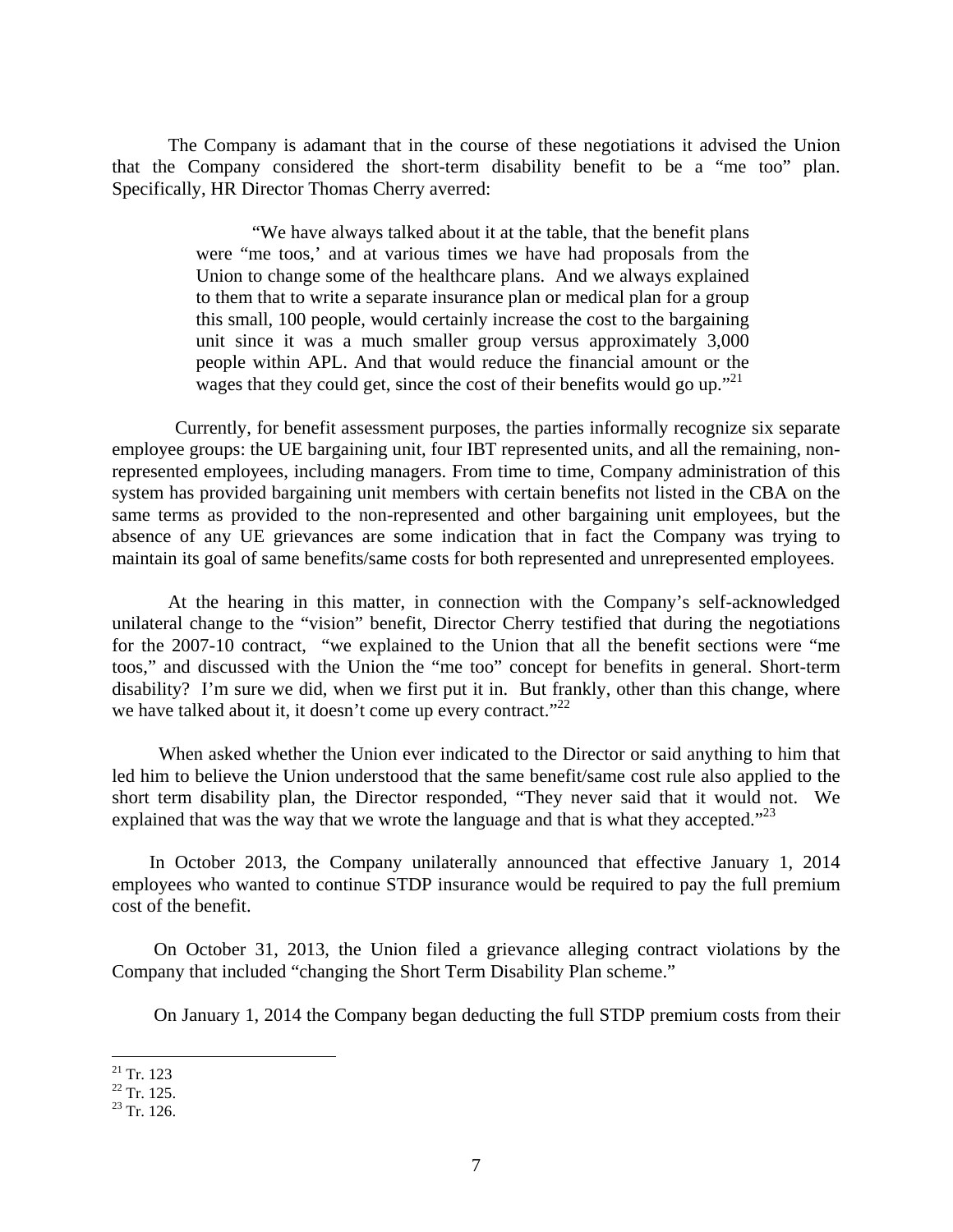employees' weekly paychecks, including the non-represented employees.

 On November 15, 2013 HR Director Cherry was present at the only grievance meeting on this matter with the Union Committee and told the Committee that the "history had been "me too" on benefits, and although the short-term disability had not changed, it was a "me too" benefit and we (Company) were making the change throughout the company."<sup>24</sup>

 On or about January 29, 2014, the Union filed an Unfair Labor Practice allegation against the Company, contending the Company's actions in this matter violated Sections  $8(a)(1)$  and  $(5)$ of the National Labor Relations Act (NLRA). By letter dated March 4, 2014, the NLRB, pursuant to its *Deferral Policy,* deferred the matter to the parties' grievance procedure, stating the the facts constituting the alleged unfair labor practices as:

> **On or about the end of October 2014, the above named employer, through its officers, agents and representatives, unlawfully unilaterally changed the terms and conditions of employment by requiring bargaining unit employees to pay for short term disability insurance, in violation of Section 8(a)(1) and (5) of the Act.**

 Neither party introduced any bargaining session minutes for any of their negotiating sessions.

Other facts will be related as may be helpful.

 $*$   $*$ 

### **RELEVANT CONTRACT LANGUAGE, Collective Bargaining Agreement, 2013 – 16.**

## **ARTICLE 1 – SCOPE OF THE AGREEMENT**

## **Section 1.3. Waivers to Collective Bargaining**

During the negotiations resulting in this Agreement, the Company and the Union each had the unlimited right and opportunity to make demands and proposals with respect to any subject matter as to which the National Labor Relations Act imposes a duty to bargain. Except as specifically set forth elsewhere here in this Agreement, the Company expressly waives its right to require the Union to bargain collectively, and the Union expressly waives its right to require the Company to bargain collectively, over all matters as to which the National Labor Relations Act imposes an obligation to bargain, whether or not: (a) such matters are specifically referred to in this agreement; (b) such matters were discussed between the Company and the Union during the negotiations which resulted in this Agreement ; or (c) such natters were within the contemplation or knowledge of the Company or the Union at the

 $\overline{a}$ 

 $24$  Tr. 137-8.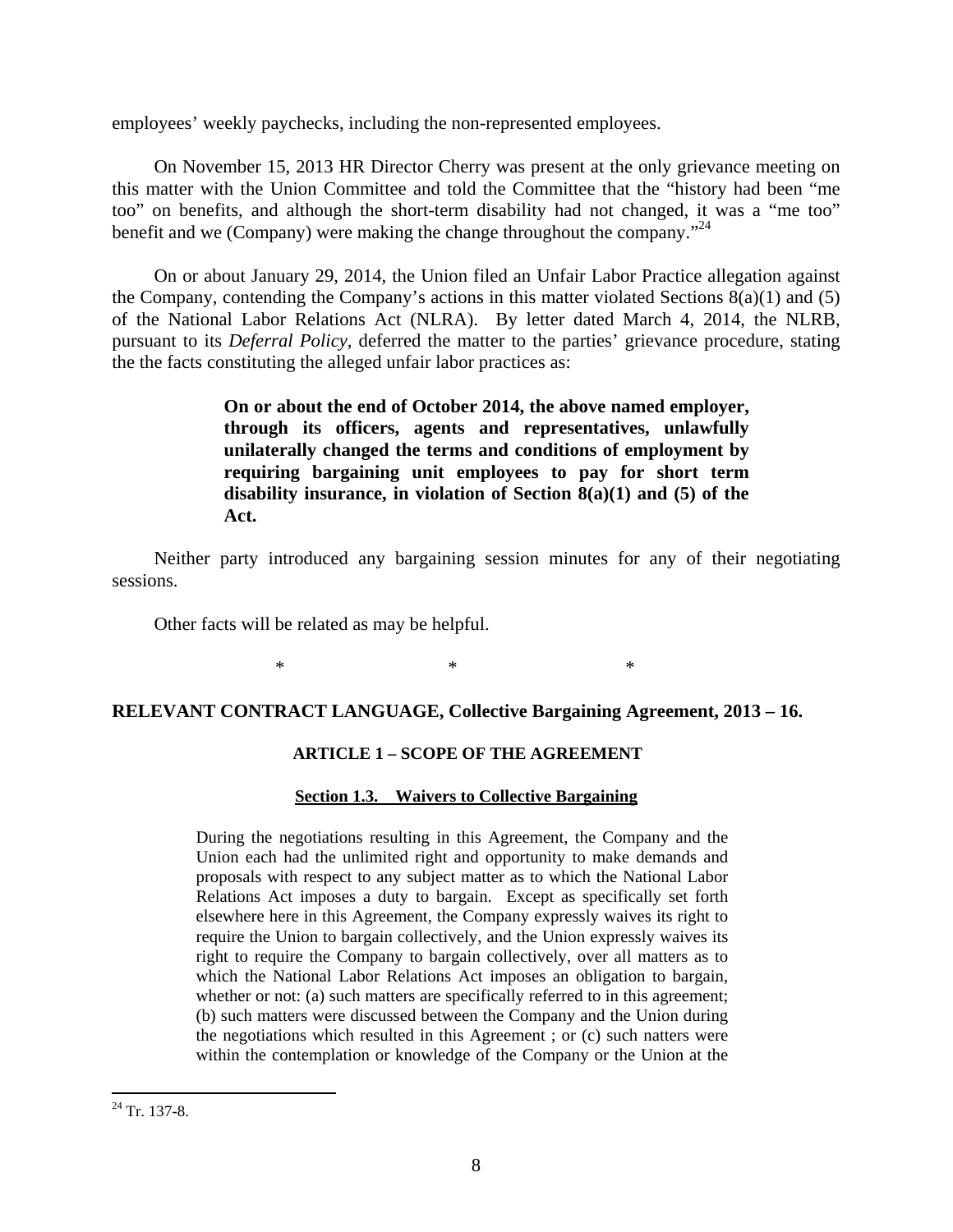time this Agreement was negotiated and executed. As used in this Section 3, the waiver of the right to "bargain collectively" includes the waiver of the right to require the other party to negotiate and the right to obtain information from the other party for the purpose of collective bargaining.

This Agreement contains the entire understanding and agreement of the Company and the Union, after exercise of the right and opportunity referred to in the first sentence of this Section 3 and finally determines all matters of collective bargaining for its term. Agreement whether by addition, waiver, deletion, amendment or modification, must be reduced to writing and executed by both the Company and the Union.

#### **ARTICLE 3 -- RECOGNITION**

### **Section 3.1 Description of Bargaining Unit**

The Company hereby recognizes the Union as the sole and exclusive bargaining agent for all full time production and maintenance employees including coordinators employed by the Employer at its operations in Hodgkins and Bolingbrook, Illinois, excluding office clerical employees, plant clerical employees, data entry employees, professional and technical employees, outside truck drivers.

### **ARTICLE 16 – BENEFITS**

### **Section 16.1 – Life Insurance**

The Company will pay the full cost of Basic Life Insurance and AD & D in the amount of 2080 hours X hourly rate (set each September 1) for both Basic Life and AD & D. Employees may purchase additional Life Insurance for themselves, spouses and children through the Group Voluntary Life Insurance Plan.

#### **Section 16.2 Medical Plan**

A Group Medical Insurance plan will be provided the same as is provided for salaried employees at this location. Changes in employee weekly contributions and any plan changes will be effective on January 1 of each year, and will be the same as the plan and the contribution rate for salaried employees at this location.

#### **Section 16.3 Dental Plan**

A Dental Plan(s) will be provided the same as is provided for salaried employees at this location. Changes in employee weekly contributions and any plan changes will be effective on January 1 of each year, and will be the same as the plan and the contribution rate for salaried employees at this location.

#### **Section 16.4 Vision Plan**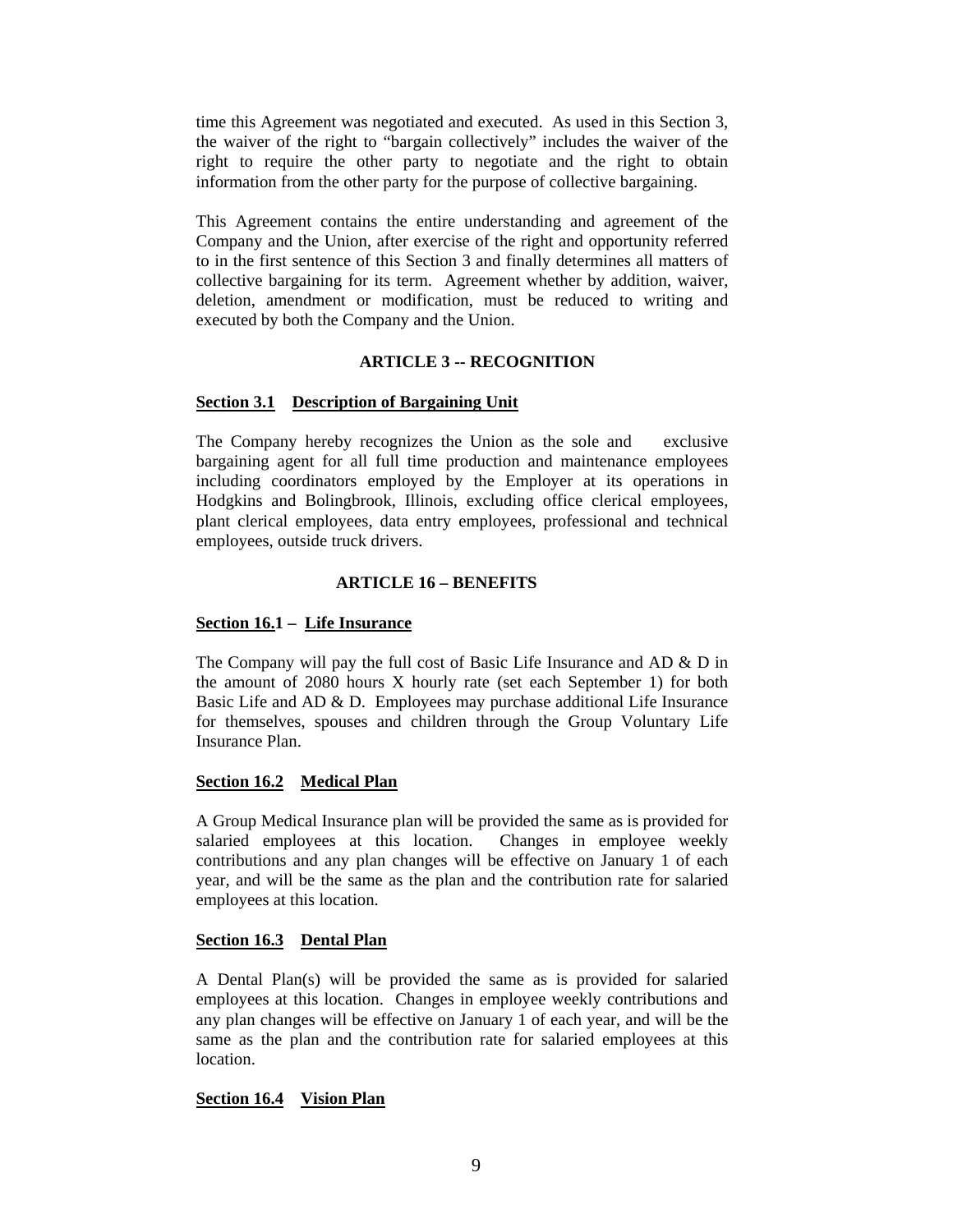A Vision Plan will be provided the same as is provided for salaried employees at this location. Changes in employee weekly contributions and any plan changes will be effective on January 1 of each year, and will be the same as the plan and the contribution rate for salaried employees at this location.

#### **Section 16.5 Short-term Disability**

The Company will pay the full cost of a Short-term Disability Plan. The Plan pays 70% of base weekly compensation for twenty-six (26) weeks, the same as provided for other hourly employees at this location; currently the plan provides coverage after the seventh (7th) calendar day. At the expiration of Short-term Disability Pay, a disabled employee may apply for Medical Leave, as set forth in Section 18.2.

#### **Section 16.6 Eligibility**

Employees are eligible for the above benefits after completion of ninety (90) days of employment.

#### **Section 16.7 401(k) Plan**

Employees may participate in the 401(k) SMART PLAN; Details of the plan are set forth in the plan booklet and are the same as the plan for salaried employees at this location.

### **Section 16.8 Education Assistance**

Bargaining unit members are included in the current APL Logistics, Education Assistance Program.

 $*$   $*$   $*$ 

#### **POSITIONS OF THE PARTIES**

#### **UNION:**

The Union alleges, avers and argues as follows:

 The parties had completed negotiating a successor 3-year CBA only some six months prior to the Company's unilateral announcement in October 2013 that effective January 1, 2014, employees opting for the STDP would pay the full cost of the STDP insurance that the Company had paid since the inception of that benefit sometime in the 1990's, and had confirmed in the 2001-2004 CBA negotiated with the Local 1166. As foretold by the October pronouncement, on January 1, 2014, the Company began to deduct STDP premium payments from the weekly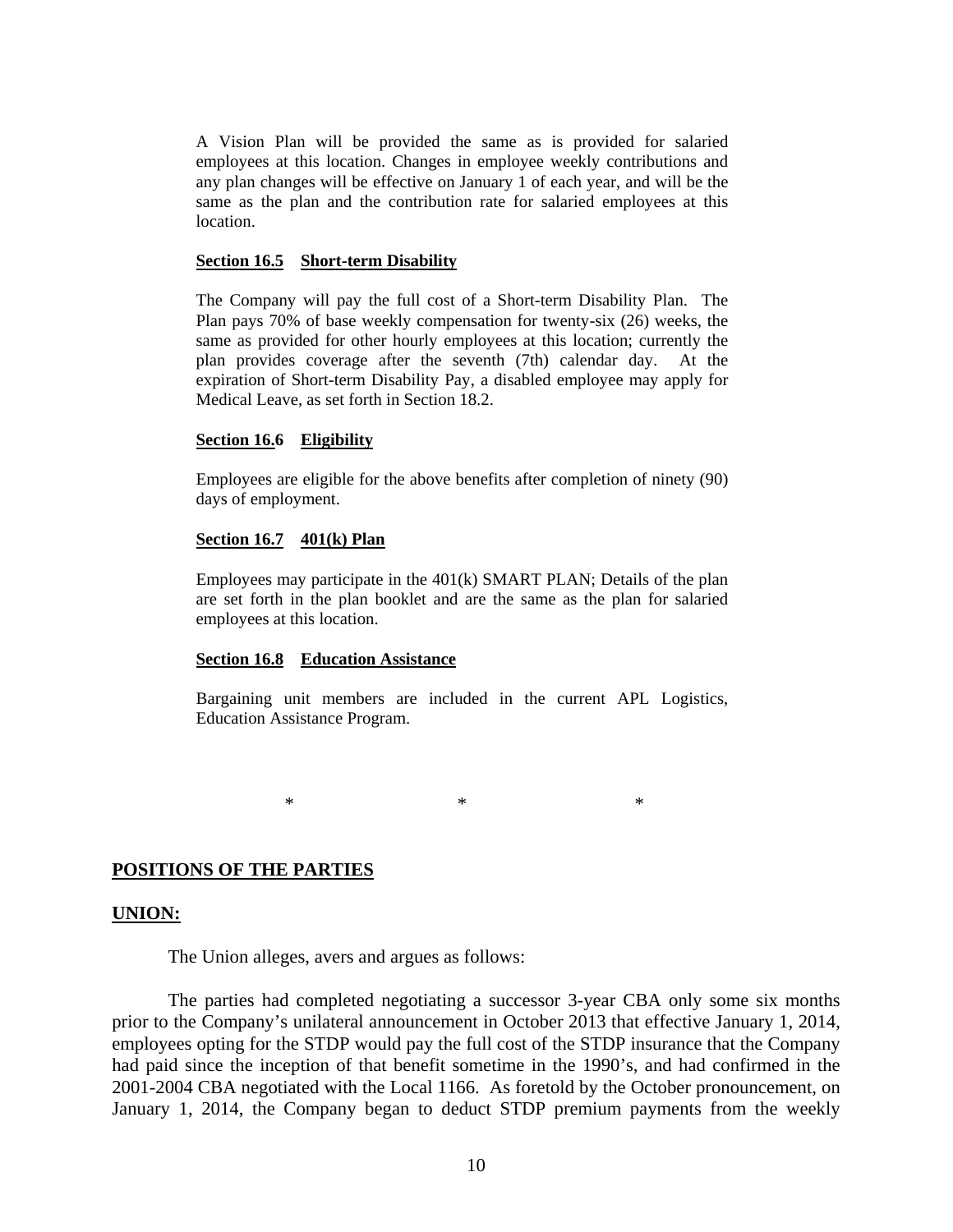paychecks of their employees. The amounts of the paycheck deductions vary per employee and range from \$7.50 to \$13.08 per week.

 APL had made no proposal in the recently concluded successor contract negotiations in late March 2013 that related to shifting the STD premium payments from the Company to the employees. Neither did it offer to negotiate the change it unilaterally announced and imposed.

 Since its purchase of the GATX operations, APL has paid the full cost of the STDP benefit. This pattern of employer payment was initially established by APL's predecessor, GATX, which not only offered and implemented the benefit, but verified the employer's premium payment obligation in its 1997-2000 collective bargaining agreement with Local 1166's predecessor union at APL. The obligation consists of the opening sentence of Sec. 16.5: "The Company will pay the full cost of a Short-term Disability." Identical language has been in each prior agreement negotiated by the parties.

 The Union grieved the Company's unilateral change, and for the first time heard the Company's "me too" defense that alleged the Company had the right to make changes at will.

The Union charges the Company has violated the express terms of the CBA.

 According to the Union, the plain language of the CBA clearly and unambiguously requires the Company to pay the full cost of the STDP. The Union contends the parties' mutual intent must be drawn from the language alone, citing Elkouri and Elkouri, *How Arbitration Works*,  $7<sup>th</sup>$  ed. at 9-8 (BNA, 2012). The first sentence of sec. 16.5 expressly states the Company will pay the full STDP cost, and the Union finds nothing remotely ambiguous about this. Because the language is clear and unambiguous, the Union argues extrinsic evidence, including industry custom, bargaining history, practice and usage have no role here, citing *City of Canton*, 131 LA 51, 63 (Szuter, 2012) in support.

 Yet, the Union continues, the Company argues that the clear language in the opening sentence of Sec. 16.5 does not really mean what it says, and points to the Company's Director of Employee Relations testimony<sup>25</sup> that "will pay" – the future tense of the verb "to pay" – refers only to the current condition and does not create a future obligation. In fact, the Union notes, the Director testified that the sentence, "The Company will pay the full cost" actually means only that the Company "currently" pays the full cost of short-term disability insurance but has no obligation to continue to do so in the future.

 Actually, the Union finds the word "currently" does appear in the *second* sentence of Sec. 16.5, where it demonstrates to the Union that if the parties had intended to incorporate "currently" into Sec. 16.5's first sentence they easily could have done so, e.g: "*Currently*, the company pays the full cost of the short-term disability plan." But the first sentence does not contain the word "currently," and uses the future tense to refer to the Company's obligation, not the present tense, the Union concludes.

<sup>1</sup>  $25$  Tr. 143-4.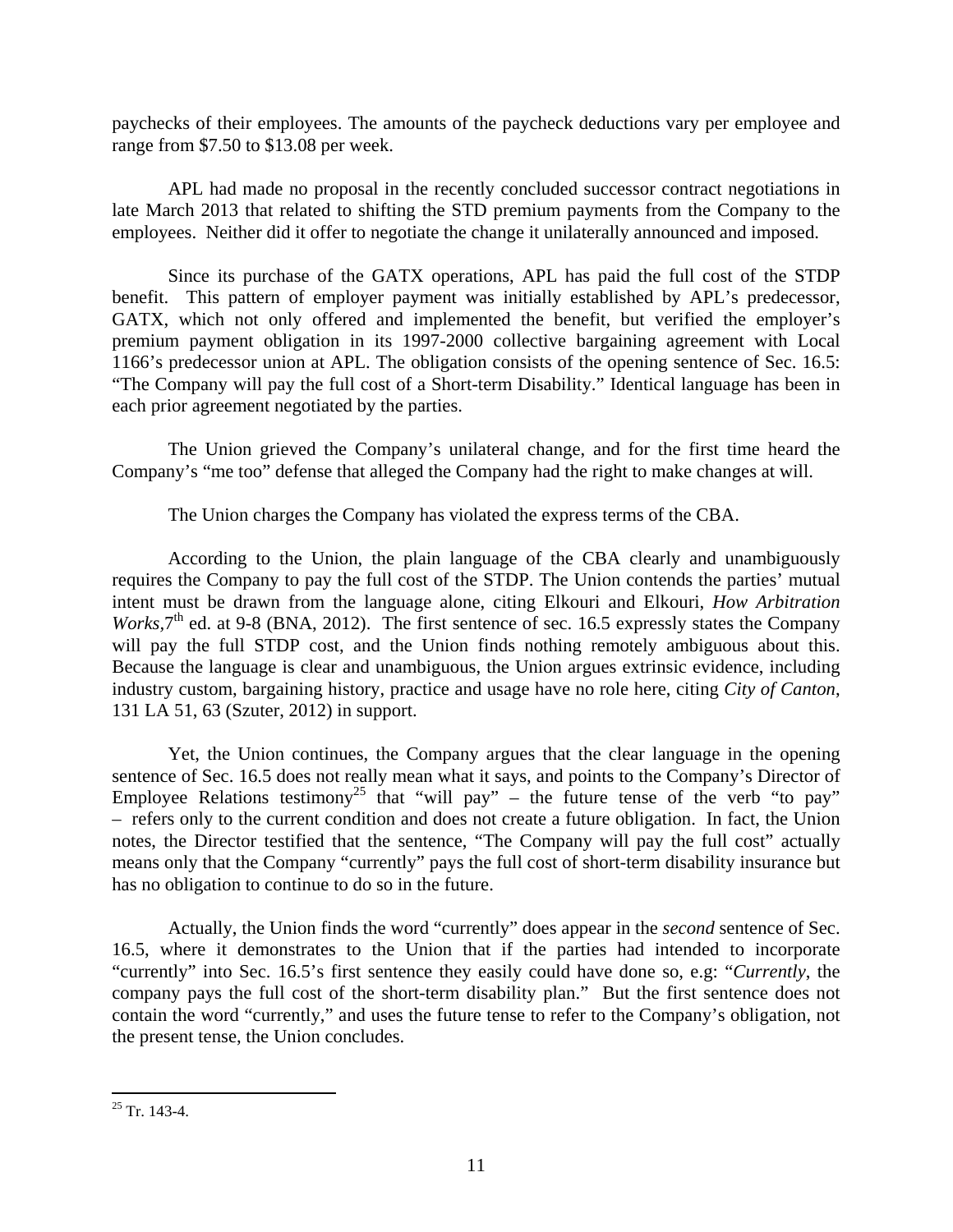The Union finds the Company's interpretations of the first sentence of sec. 16.5 create ambiguities in the language that are not actually present and argues that Director Cherry's use of the words "current condition" and 'currently" insert another false ambiguity into the plain language of Sec. 16.5, rhetorically asking to what period of time does 'currently' refer? The time of contract execution? Shortly before or after contract execution? Some other time? The ambiguity, says the Union, must arise from the language, not creative contentions of the parties.

 But the contract language governing which party pays the cost of STDP is not a "me too," and the Company's argument has no basis in grammar or in fact, the Union contends. A "me too" means that one group of employees gets the same benefit as another group. While some of the benefits in the CBA are "me too" benefits, the issue of who pays the cost of the STDP benefits is not.

For example, the Union continues, according to the plain language of Section 16.2, bargaining unit employees receive whatever medical plan salaried employees receive and pay the same contribution rate as the salaried employees. Nearly identical benefit provisions appear in 16.3 (dental) and 16.4 (vision). In addition, it is clear that the 401(k) plan (Section 16.7) in which bargaining unit member participate is the same  $401(k)$  plan in which salaried employees participate.

The Union concedes that the description of the benefit may be a "me too," but adamantly insists the issue of who pays the cost of that benefit is not.

The Union suggests that if the parties had intended "the same as provided for other hourly employee at this location" to refer back to the first sentence of Section 16.5, they could have placed them within the same sentence, e.g: "The Company will pay the full cost of a Short Term Disability Plan, the same as provided for other hourly employees at this location."

 According to the Union, the Company has not produced one scintilla of evidence supporting the Company's claim that payment responsibility for the cost of STDP is part of its "me too." The Company first announced this defense at the 4<sup>th</sup> step of the grievance procedure, but produced no documents in support of its position, though requested to do so by the Union. Contrary to the company's claim, the dependant clause "the same as provided for other hourly employees at this location" does not modify the first sentence of sec. 16.5 that states," The Company will pay the full cost of a Short-term Disability Plan." The word "same" refers to the Plan described in the same sentence. If the parties had intended the "same as provided for other hourly employees in this location" to refer back to the first sentence of sec. 16.5, they could have placed both in the same sentence.

But even if the language is found to be ambiguous, the Union argues the grievance should still be sustained because the long standing past practice since 2001 is that the Company pays the full cost. The practice has existed for almost twenty years. For nearly twenty years the employer (first GATX, then APL) has paid the full cost of the STDP as long as that benefit has been in effect. APL cannot ignore almost twenty years of past practice when it decides it does not like the practice any more. When the Company wanted to change the practice of who pays the cost of the STDP it should have formed its desire into a proposal at the bargaining table, the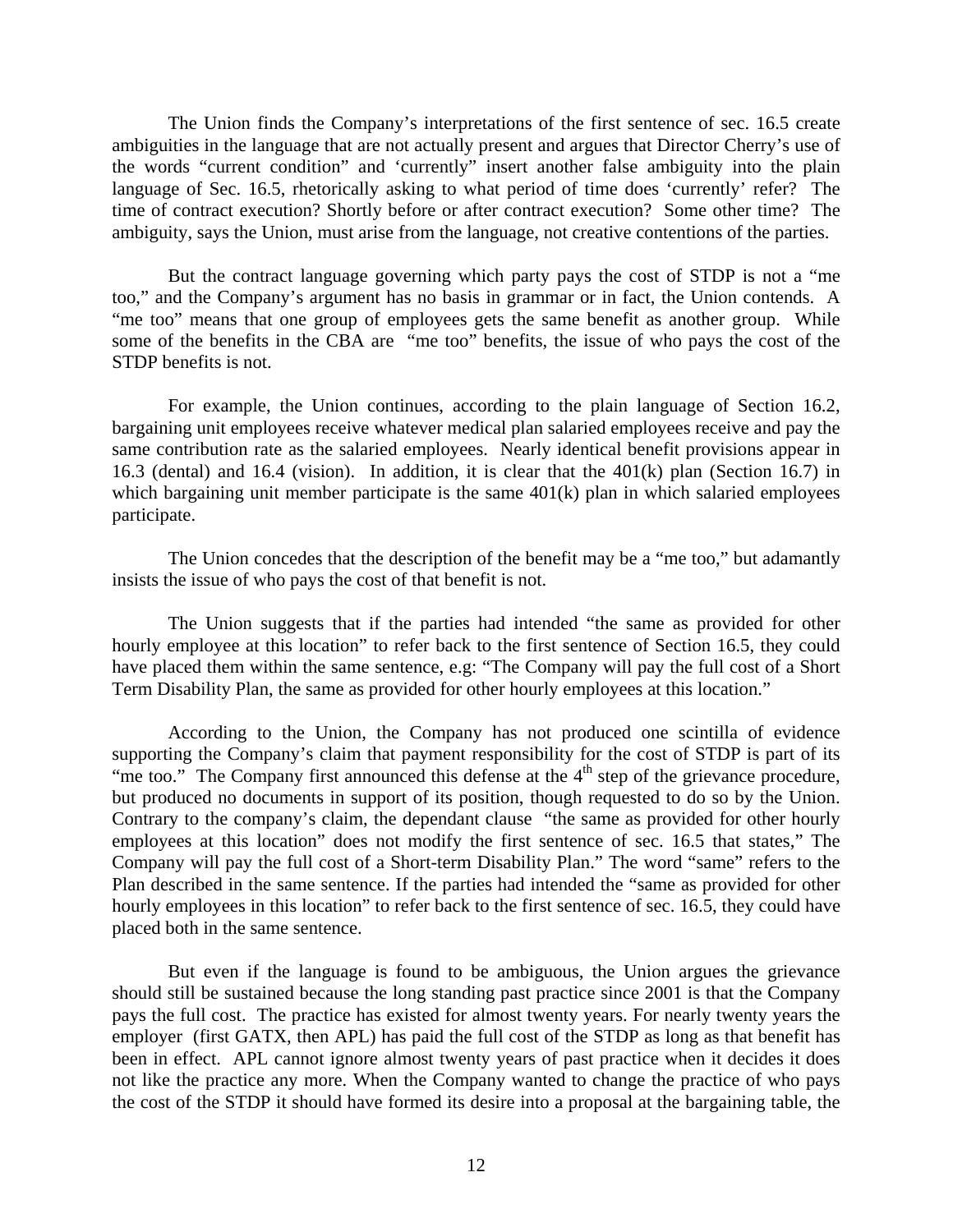Union instructs, adding, it had the opportunity to do so six months earlier.

## NLRA Section  $8(a)(1)$  and  $(5)$

 The Union asserts that by unilaterally changing the terms and conditions of employment and requiring employees to pay the full cost of STDP the Company violated Section 8(a)(1) and (5) of the National Labor Relations Act. The NLRA guarantees employees certain rights, including the right to self-organize, form, join or assist labor organizations, bargain collectively through representatives of their own choosing, and engage in other concerted activities for the purpose of collective bargaining or other mutual aid or protection.

The Union avers that Sec.  $8(a)$  (1) makes it an unfair labor practice for any employer to interfere with, restrain, or coerce employees in the exercise of their Section 7 rights. Sec. 8(a)(5) makes it an unfair labor practice for an employer to refuse to bargain collectively with its employees' representatives.

Thus, the Union posits an employer violates Sec.  $8(a)(1)$  and  $(5)$  when it makes unilateral changes to the employees' terms and conditions of employment. In this case the Company failed to notify or bargain with the Union prior to unilaterally changing the short-term disability insurance plan from a 100% employer-paid to a 100% employee-paid benefit.

According to the Union, if the Company wanted to change who pays the cost of the STD plan, the Union insists, the Company should have made a proposal during bargaining, instead of waiting until bargaining for a successor agreement had been completed, then announcing its unilateral change. Its failure to do so and subsequent action to make the change through unilateral action is an indication of bad faith. The Company should not be permitted to gain through the arbitration procedure what it should have submitted to the collective bargaining process.

# **COMPANY:**

The Company alleges, avers and argues as follows:

## The Grievance

The Company maintains it did not violate the contract when it decided to offer its shortterm disability plan on what it calls "a voluntary basis," because that plan is a "me too" benefit.

The Company notes the Union has the burden of proving the alleged contract violation "When the grievant offers only a plausible interpretation of the parties' contract, the Union fails to carry its burden of proof." *Marin Community College Dist.,* 09-1 ARB 4575 (Hoh, 2008)

 The Company posits the arbitrator is obligated to construe the agreement so that the parties' intent is enforced, *Presto Casting Co*., 94-1 ARB 4049 (Calhoun, 1993) arguing that although language imperfections frequently make knowledge of the parties' intention impossible without examining the circumstances and the parties' objectives, contract purposes may be found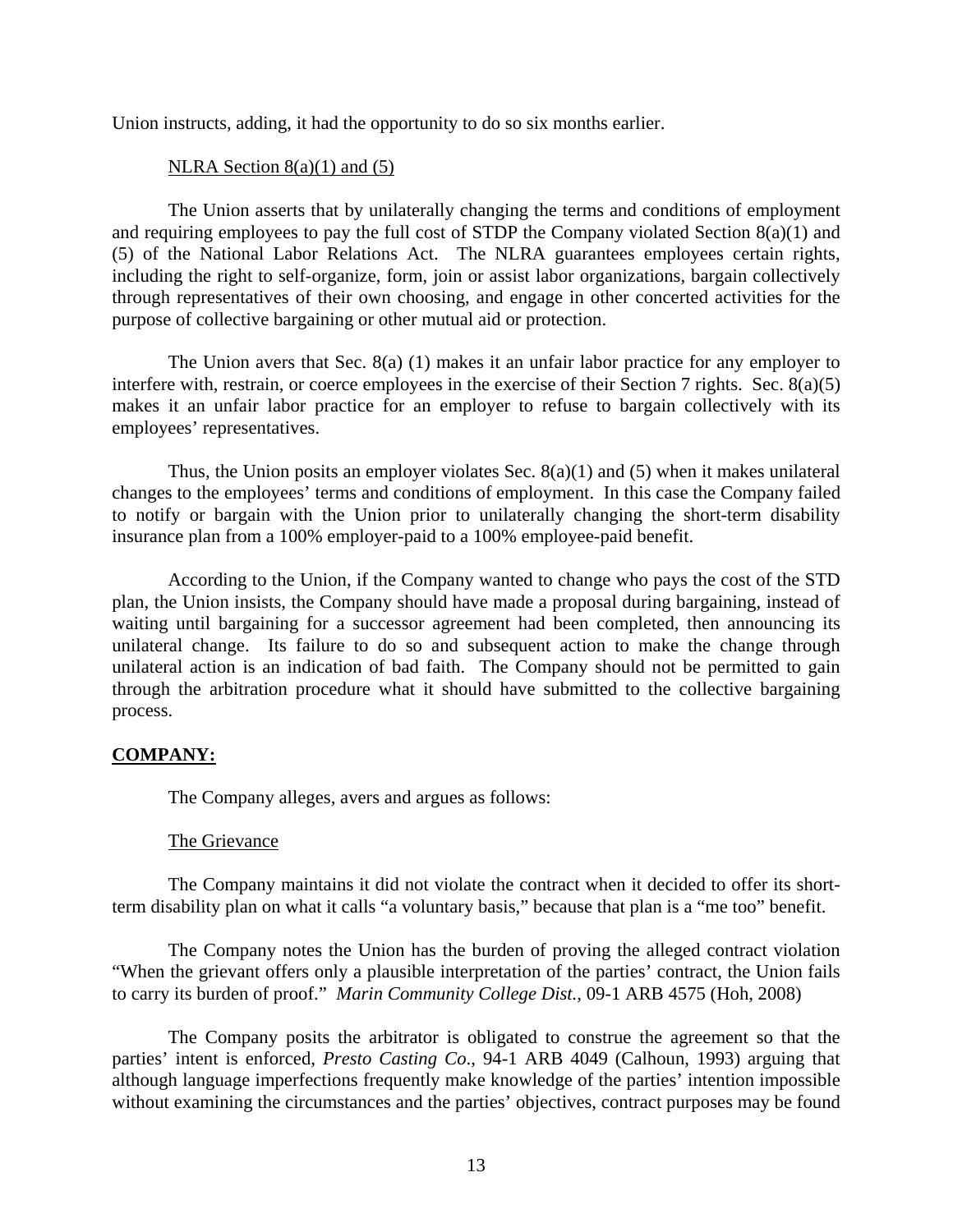by examining the parties' bargaining history and prior administration of the contract, in addition to the language used.

 In this case, the Company argues, the words describing a benefit as "the same as provided other hourly employees" used in Section 16.5 of the collective bargaining agreement means the benefit being described is a "me too" benefit provided on the same basis to the Company's represented employees as to its unrepresented employees. The Company finds this interpretation to be supported by the parties' bargaining history, the language used in the other benefit provisions of Article 16 and the parties' prior administration of the contract. On the other hand, says the Company, the Union's interpretation would render the "same as" language meaningless, create disharmony with the contract's other provisions, and is contrary to the parties' prior understanding and interpretation.

 Contract language, the Company maintains, cannot be read in isolation, but must be read in context to determine the parties' meaning. Citing *Beacon Journal Publishing Co.*, 04-2 ARB 3945 (Fullmer, 2004) for that proposition, the Company also notes the *Beacon Journal* arbitrator concluded a simple second sentence immediately following a seemingly obligatory provision converted the provision in question into a "me too" benefit. The sentence merely stated the offered coverage could at no time be less than that which was offered to the Company's nonunion employees.

As was the case in *Beacon Journal*, the Company argues in this matter that the seemingly obligatory language in the first sentence of Section 16.5 is modified by the "me too" language in the second sentence, which "clarifies" the extent of the Company's obligation. That sentence specifies that the short-term disability plan will be "the same as provided for other hourly employees."

The Company describes the Union's interpretation of the Section 16.5 language as a "hyper-technical and constricted interpretation of the phrase 'will pay' in Section 16.5." The Company perceives the Union view without merit, for it mandates a continuation of the Section 16.5 benefit for the entire future duration of the contract. The Company argues it is commonly accepted that the use of the word "will" is not a command, such as "shall" or "must" but an indication of desire or willingness for something to happen or continue to happen."

 The Company urges, "the arbitrator should read the language of Section 16.5 as a whole, consistent with its construction and find that it provides short-term disability benefits on a "me too" basis with the Company's unrepresented employees."

 Moreover, the Company contends, Union witnesses even admitted at hearing that the "same as" language in Section 16.5 indicates the Company's short-term disability benefits are provided on a "me too" basis with the Company's unrepresented employees.

According to the Company, the parties' bargaining history, the remaining sections of Article 16 and the parties' past administration of benefits further demonstrate the parties intended the short term disability plan to be a "me too" benefit. In addition, the Company says, testimony of a witness who participated in the relevant contract negotiations should be credited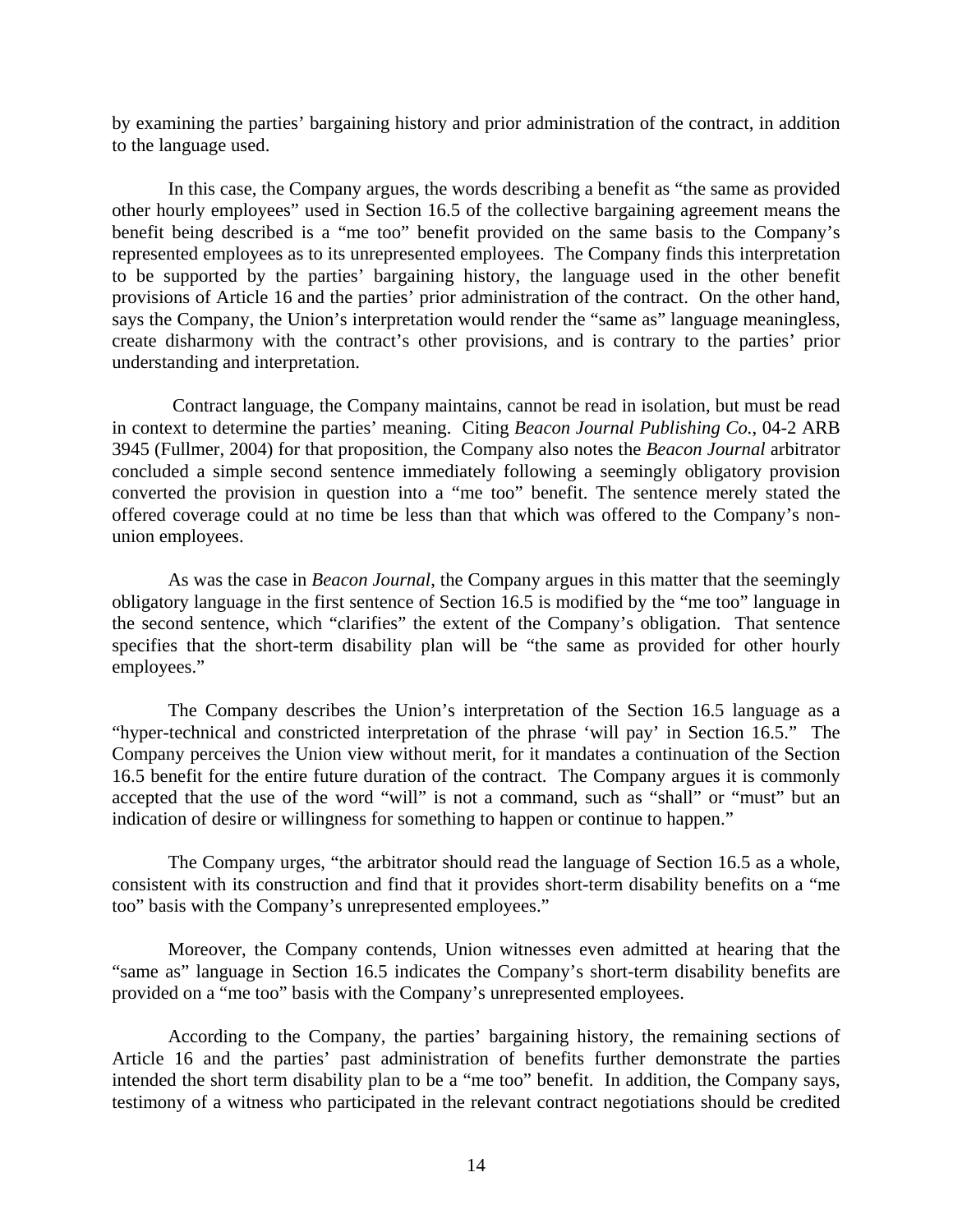over other witnesses' testimony as to contract language interpretation. In this case, the Company finds that description fits Thomas Cherry, the Company's chief negotiator for each of the Company's past collective bargaining agreements with UE. Cherry testified at hearing he always explained to the Union that the Company provides the benefits to the union employees on the same basis as it provides them to non-represented employees.

The Company also points to Cherry's testimony that he explicitly told the Union that in the negotiations for the 2007-10 contract, the "me too" aspect included the employee costs, and added that if there were changes made to the costs of the short-term disability plan for the hourly employees, those costs would also apply to the UE bargaining unit members.

According to the Company, Cherry's testimony supports the conclusion that the parties' insertion of the "same as" language into Section 16.5 of the parties' collective bargaining agreement demonstrates their intention the short term disability plan to be provided on a "me too" basis with the Company's unrepresented employees.

 The Company asserts that the parties' past administration of Article 16 also evidences their understanding that Section 16.5 provides short-term benefits on a "me too" basis. The Company states the parties have always understood that the benefits described in Article 16 are "me too" benefits subject to Company unilateral change so long as the change is Company-wide.

 The Company asserts that under the same benefit/same cost understanding it had established with the Union, the Company had made several unilateral midcontract benefit changes during its relationship with the Union, each without Union objection: The changes include: 1) modifications to the 401(k) contribution-matching program, Company-wide in 2003 and 2007; 2) another unilateral mid-contract change that resulted in a 50-50 shared cost of vision insurance becoming a 100% employee cost, effective January, 2007; and 3) a unilateral tightening of eligibility qualifications for benefits under the Company's Educational Assistance program. The Company is clear that each of these unilateral, mid-contract changes in benefits were justified as identical to those the Company had imposed on its unrepresented employees, and emphasizes that all were met with Union acquiescence.

 The Company argues that the Union's Section 16.5 language interpretation should be rejected because it would render Section 16.5 language "same as provided for other hourly employees at this location" meaningless and contrary to how the Union witnesses admittedly interpret similar language within the same Article. Asserting that all language of a contract should be given meaning, the Company contends that a word or phrase used by the parties in one sense should be interpreted in the same manner throughout the contract. The Company finds its own "reasoned" interpretation to be consistent with the parties' intentions and understandings reached in negotiations with HR Director Cherry and with how the parties previously administered their contract.

 The Company claims it has almost identical language in its current four CBAs with the Teamster-represented bargaining units as it now has with its UE CBA.26 Under these words, the

1

 $26$  Tr. 136.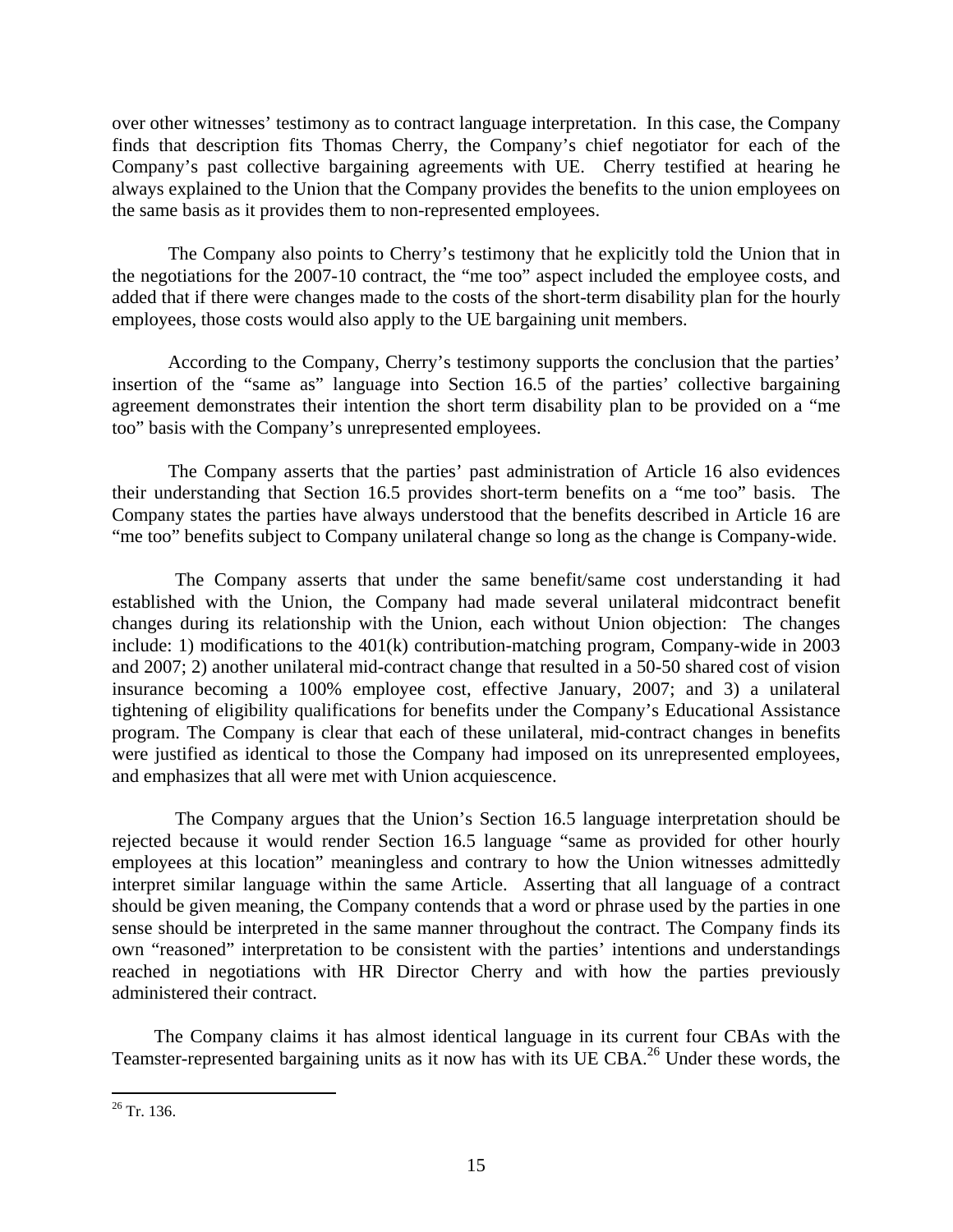Company believes any benefit plan and/or cost expressed in a CBA with a represented bargaining unit can be changed and unilaterally implemented by the Company, effective January 1 each year, provided the implementation is applied Company-wide, even if the change in plan or cost or employee contribution is contrary to specific language contained in the parties' collective bargaining agreement.

 In summary, the Company reiterates its view that since the Union's interpretation would render Section 16.5 "same as" language meaningless and further fails to apply the same meaning to similar language used in the same Article, the Union's interpretation should be rejected.

## NLRA Sections  $8(a)(1)$  and  $(5)$ .

 After filing its grievance, the Union filed an unfair labor practice (ULP) charge against the Company, alleging the Company violated Sections 8(a)(1)(5) of the National Labor Relations Act by its illegal, unilateral change to the short term disability plan set forth in Section 16.5 of the parties' CBA.

 The Company denies the accusation and claims its unilateral change of which the Union complains was authorized under the "me too" language of Section 16.5. The Company argues that when, as here, a union's ULP charge under Sections  $8(a)(1) \& (5)$  of the NLRA essentially amounts to a dispute of contract interpretation, the employer is not guilty of violating the Act so long as it had a "sound arguable basis" for its interpretation of the contract. In support of this view, the Company cites *Phelps Dodge Magnet Wire Corp.,* 346 NLRB 949, 951 (NLRB, 2006) in which the Board denied the union's ULP accusation on the grounds that both the employer's and the union's interpretation of ambiguous contract language were plausible.

 The Company finds that analogous to the instant case, arguing that in this matter also the Company had sound, reasoned grounds for its interpretation and good faith belief that Section 16.5 recognizes and permits "me too" benefits. The Company has always tried to provide benefits to all employees on a "same basis/same cost and the parties' CBA indicates that the benefits provided will be the "same as" those provided to unrepresented employees.

The Company asserts that under the same benefit/same cost understanding it had established with the Union, it had made unilateral benefit changes on several occasions, including. one in 2003 and one in 2007. One change involved modifications to the 401(k) employer-employee contribution ratio that the Union did not challenge and ultimately accepted. The other changed the dollar maximum amount of educational reimbursement the company would provide under the Educational Assistance program.

 The Company claims it has almost identical language in its current four CBAs with the Teamster-represented bargaining units as it now has with its UE CBA.27 Under these words, the Company believes any benefit plan and cost expressed in a CBA with a represented bargaining unit can be changed and unilaterally implemented by the Company, effective January 1 each year, provided the implementation is applied Company-wide, even if the change in plan or cost

<sup>1</sup>  $27$  Tr. 136.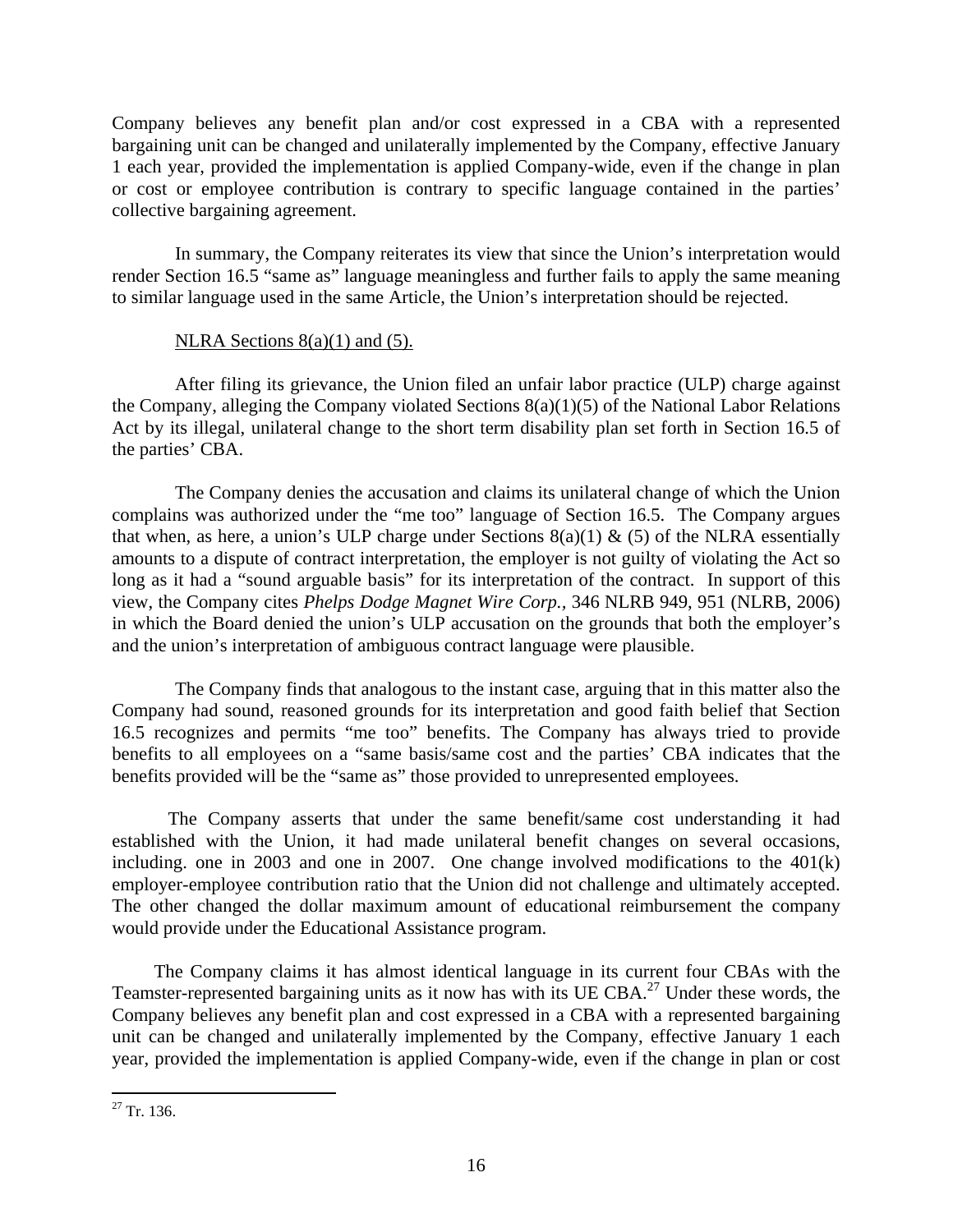or employee contribution is contrary to specific language contained in the parties' collective bargaining agreement.

## Matter in Dispute Already Covered in Parties' CBA.

 The Company posits the duty to bargain does not prohibit parties from negotiating contract terms that make it unnecessary to bargain over subsequent changes in terms or conditions of employment. Citing Company *NLRB v. Postal Service* 8 F.3d 832, 836 (D.C. Cir, 1993) for this proposition, the Company cautions that an arbitrator cannot abrogate the parties' agreement merely because one party becomes unhappy and would prefer to negotiate a more favorable agreement.

 The Company asserts the parties specifically bargained and agreed that the short-term disability be provided on a "me too" basis and clarified this agreement by inserting "same as" language into Section 16.5 of the parties' CBA. The parties further agreed that neither party has an obligation to require additional negotiations over such benefits.

## Union Waived Right to Bargain Over the Parties' STDP Benefits.

 In fact, the Company argues that in this case the Union waived its right to bargain over the Company's changes to its short-term disability benefit both through specific contract language (Section 1.3 of the CBA) and by acquiescing to similar prior unilateral changes that included reducing the Company's 401(k) contribution-matching benefits, eliminating Company contributions to the employee' vision plan, and restricting employees' educational assistance benefits.

 According to the Company, a union may waive its rights expressly by agreeing to specific contract language or impliedly by consciously yielding its interest in the matter after it was fully discussed and consciously explored at the bargaining table. *Georgia Power Co.,* 325 NLRB 420, 421 (NLRB 1998).

 The Company finds *Rockford Manor Care Facility*, 279 NLRB 1170 (NLRB, 1986) as analogous. In *Rockford Manor,* the Board held the union had waived its right to bargain over midterm adjustments to the company's health insurance program. The Board found that the relevant health insurance language did not address such changes. The relevant language simply provided that full time employees will participate in the Company's health and life programs on the same basis as other employee members of the group . . ." (Emph. supplied by Company) The Company adds the *Rockford Manor* contract also contained a detailed "zipper" clause that waived both parties' rights to bargain over any matter not specifically referred to in the contract.

 The Company also relies on *Omaha World Herald,* 357 NLRB No, 156 at \*3-1 in which the Board found the parties' contract language significant as well as the union's acquiescence to similar prior unilateral changes in concluding that the union waived its right to require bargaining changes to the company's pension plan.

The Company asserts that under the same benefit/same cost understanding it believed it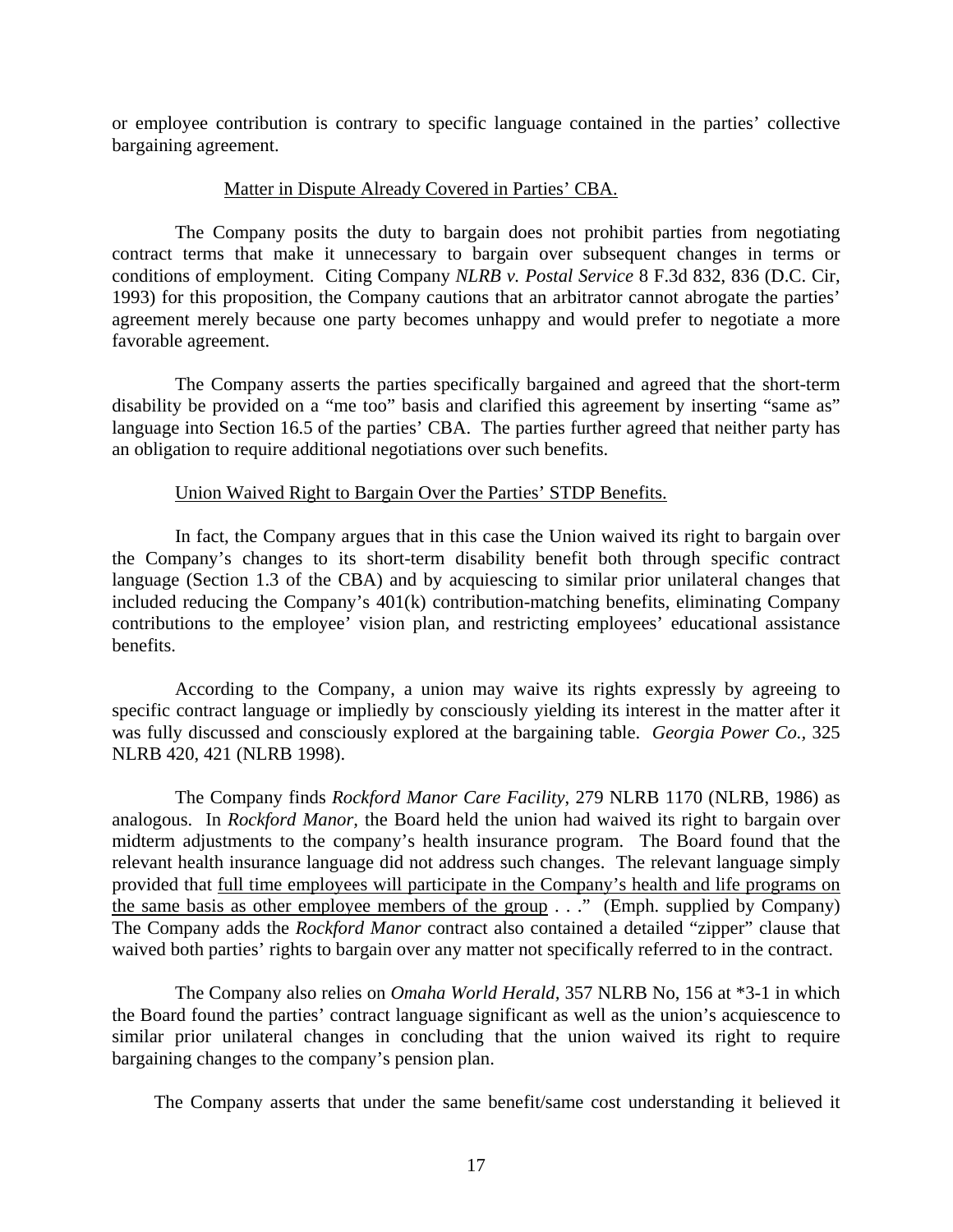had with UE, it has made other unilateral changes in the middle of a CBA with the Union on several occasions, including: one in 2003 and one in 2007 that involved changes to the 401(k) employer-employee contribution ratio that the Union did not challenge and ultimately accepted; the Vision Plan (during 2007 contract term) after which the Union came back and negotiated a different contribution;, changing the dollar maximum amount of educational reimbursement the company would provide under the Educational Assistance program.

 The Company claims it has almost identical language in its current four CBAs with the Teamster represented bargaining units as it now has with its UE CBA.28 Under these words, the Company argues, any benefit plan and cost expressed in a CBA with a represented bargaining unit can be changed and unilaterally implemented by the Company, effective January 1 each year, provided the implementation is applied Company-wide, even if the change in plan or cost is contrary to specific contract language.

 In summary, the Company avers the parties' bargaining relationship has always included administering benefits on a "me too" basis, in some cases even contrary to the language of the CBA. The Company says it has provided benefits to represented employees on the same basis as its unrepresented employees under its "same benefits/same costs" philosophy "ever since the inception of this bargaining unit."

 The Company asserts the Union understood the benefits described in Article 16 of the CBA are provided on a "me too" basis, and has never objected to or grieved the Company's midcontract, unilateral changes to those benefits as long as the changes applied Company-wide.

# **DISCUSSION**

 This is a contract interpretation case. The parties agreed their mutual statement of the case be defined by the following statement of the case:

## **Did the Employer violate the collective bargaining agreement by requiring employees to pay the full cost of short-term disability insurance? If so, what shall the remedy be?**

The Union, charged with the burden of proof, has relied for the most part on what it perceives as a clear and unambiguous first sentence of Section 16.5. The Company finds the Union proof unconvincing and inadequate to carry the issue the case presents.

The essential facts are not in dispute. A brief recap may be helpful.

In short summary, in October 2013 the Company had announced to the Union that effective January 1, 2014 the Short-Term Disability Plan (STDP) provided in Sec. 16.5 of the parties' CBA would be modified to a "voluntary" plan in which any bargaining unit member could participate, but would be required to make a *pro rata* contribution to the cost of the insurance premium covering the Plan. The contribution would be deducted from the employee's

 $\overline{a}$  $28$  Tr. 136.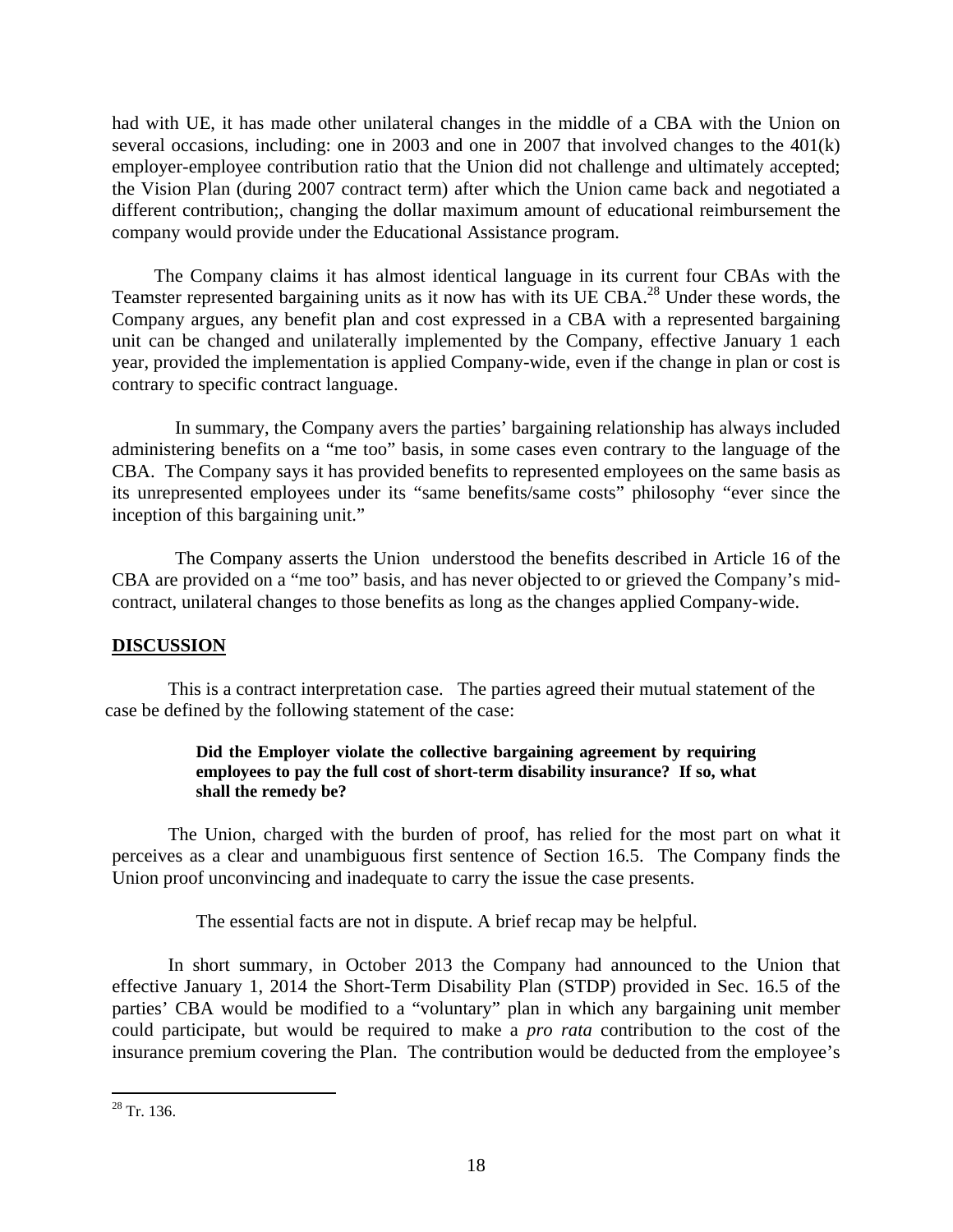weekly paycheck.

 $\overline{a}$ 

Beginning January 1, 2014 the Company carried out its expressed intention, and since then each bargaining unit employee that wanted to remain (or enroll) in the STD voluntary Plan has made his/her required individual *pro rata* weekly insurance premium contribution to the cost of the modified voluntary Plan through payroll deduction. By month's end following the Company's announcement, the Union filed a grievance objecting to the Company's intended course of action.

Sec. 16.5 provides as follows:

The Company will pay the full cost of a Short-term Disability Plan. The Plan pays 70% of base weekly compensation for twenty-six (26) weeks, the same as provided for other hourly employees at this location; currently the plan provides coverage after the seventh (7th) calendar day. At the expiration of Short-term Disability Pay, a disabled employee may apply for Medical Leave, as set forth in Section 18.2.

The Union's proof consists, in main, of the Union's unrelenting, narrow focus on the opening sentence of Sec. 16.5 of the parties' 2013-16 Collective Bargaining Agreement, together with testimony of Union witnesses describing the Company's unilateral action that the Union believes constitutes a contract violation. Collective bargaining agreements between the parties from 2001 to the present were also introduced as evidence of the Company's alleged past practice in continuing to pay the full cost of the short-term disability plan for almost fourteen years.

The Union primarily relies on its perception of Section 16.5's first sentence as reflecting a plain, unambiguous statement of the parties' intent with respect to the STDP benefit – an intent that requires no further clarification, according to the Union. Citing basic hornbook rules of contract interpretation, the Union argues the first sentence is plain and unambiguous and thus resistive to extrinsic or parole evidence offered to interpret, modify (or confuse) what the Union finds to be a complete and pellucid expression of the parties' intent.<sup>29</sup> To the Union the short, 13-word opening sentence places a payment obligation on the part of the Company to subsidize the short-term disability plan for the duration of the parties' labor agreement.

The Company, on the other hand, readily acknowledges its unilateral action in this matter, but contends it was company-wide, and directly affects not only UE and four-IBT bargaining unit members, but also the Company's entire array of almost 2,000 non-represented employees. The Company denies any contract violation and views its action as being in total compliance with the conditions set out in Section 16.5 of the parties CBA.

<sup>&</sup>lt;sup>29</sup> In fact, with some justification, the Union finds one of the Company's explanations as muddying, not clarifying the waters of fair interpretation when the Company suggests that the opening words of Section 16.5 do not really mean what they say, contending that that the words "will pay" in the first sentence actually describe the current situation, not a future obligation – all without even citing Lewis Carroll as the source.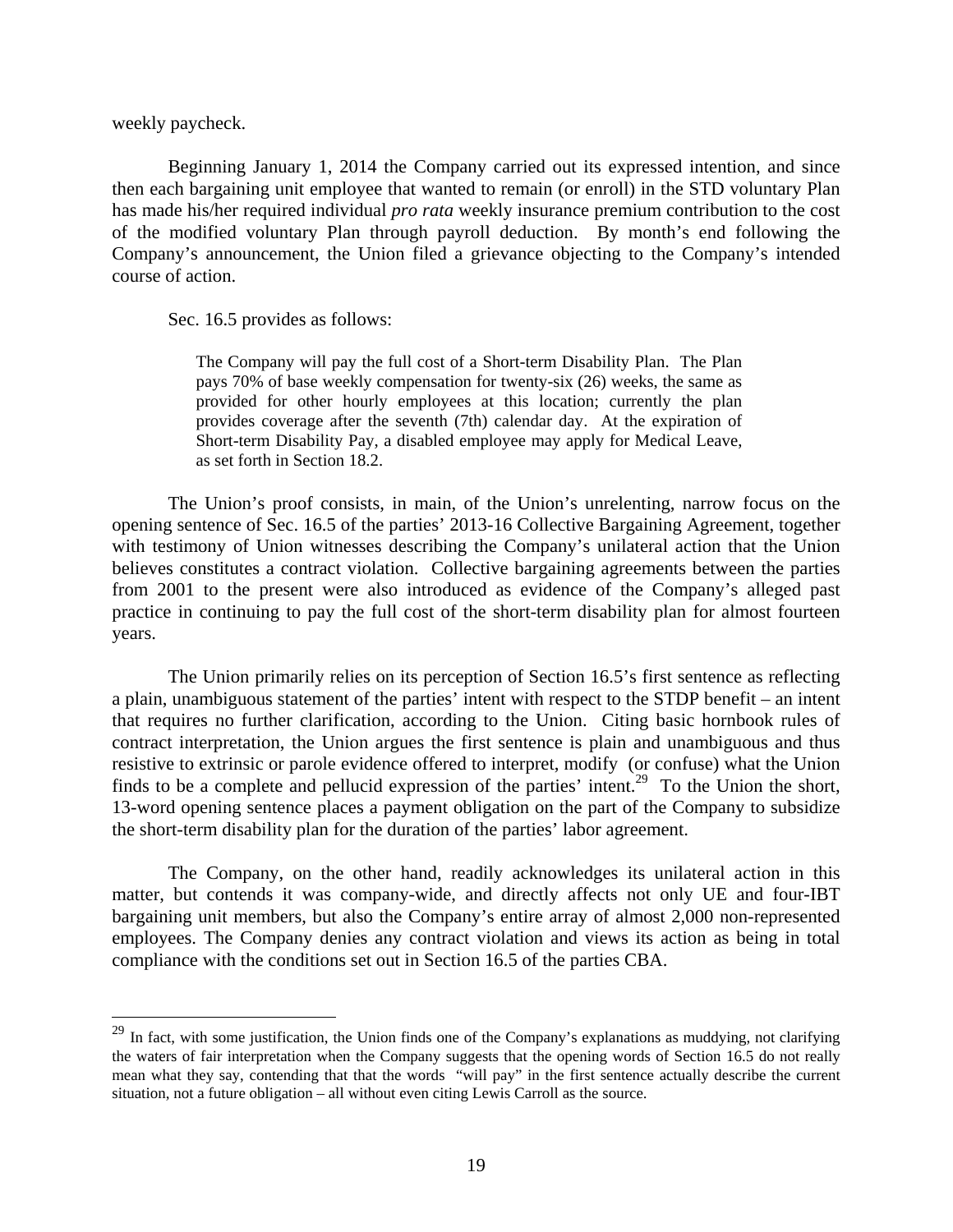The Company looks for its contractual justification to the phrase in Sec. 16.5 that reads " . . . *the same as provided for other hourly employees at this location . . .*", These words, argues the Company, identify the STDP as a "me too" benefit and provide a rational, plausible expression of the parties' intent that significantly clarifies and completes the parties' intent that had begun to be expressed in Section 16.5's first sentence. Furthermore, says the Company, that phrase allows benefits to be increased or reduced, even in midcontract, and even if seemingly contrary to other specific CBA language, if the adjustment is company-wide and results in the "same benefit/same costs" being accorded to represented and non-represented (salaried) employees, alike.

 $*$  \*  $*$ 

It is well established that the obligation of the arbitrator is to construe the contract to the end that the parties' intent is enforced. *Presto Casting Co*., 94-1 ARB 4049 (Calhoun, 1993). In properly discharging this obligation:

> "It is axiomatic in contract construction that an interpretation that tends to nullify or render meaningless any part of the contract should be avoided because of the general presumption that the parties do not carefully write into a solemnly negotiated agreement words intended to have no meaning." $30$

Thus, contract language cannot be read in a vacuum, isolated from the context in which it appears. *Beacon Journal Publishing Co*., 04-2 ARB 3945 (Fullmer, 2004). A specific provision must be read in context to ascertain the parties' intent. *YP Texas Region,* 13-2 ARB P 5932 (Holley Jr., 2013). Cherry picking only an isolated word or words of a document without regard to context is not usually a reliable means of determining the intent of the parties. Extrinsic evidence that includes the context in which the disputed language appears, as well as contract administration, and bargaining history can offer helpful guides to more accurately ascertain the parties' intent with respect to seemingly ambiguous or conflicting language.

In this case, agreement with the Union's interpretation requires either overlooking the conflicting language in Section 16.5, or in effect, dismissing it as superfluous. In either case, the words of the phrase are not credited for the consideration they merit and what I find the parties intended. Parties do not insert words intended to have no effect. *Girard School District,* 13-1 ATB P 5770, (Felice, 2012).

Under these circumstances, consideration of the context in which Section 16.5 makes its Article 16 appearance offers a helpful and accepted means of interpreting the Section's included phrase, " . . . same as provided . . ." A review of the Article reveals not only the appearance of Section 16.5, but several additional benefits, as well, consecutively numbered Sections 16.2, 16.3, 16.4, 16.7, and 16.8. Each of these sections also contains a "me too" phraseology that includes a phrase remarkably similar to an almost identical phrase in Sec. 16.5 – a context that

1

<sup>30</sup> Elkouri & Elkouri, *How Arbitration Works,* 7th Ed., 9-35,(BNA, 2012), citing *John Deere Tractor Co,* 5 LA 631, 632 (Updegraff, 1946). Elkouri adds; "the principle extends not only to entire clauses, bit also to individual words.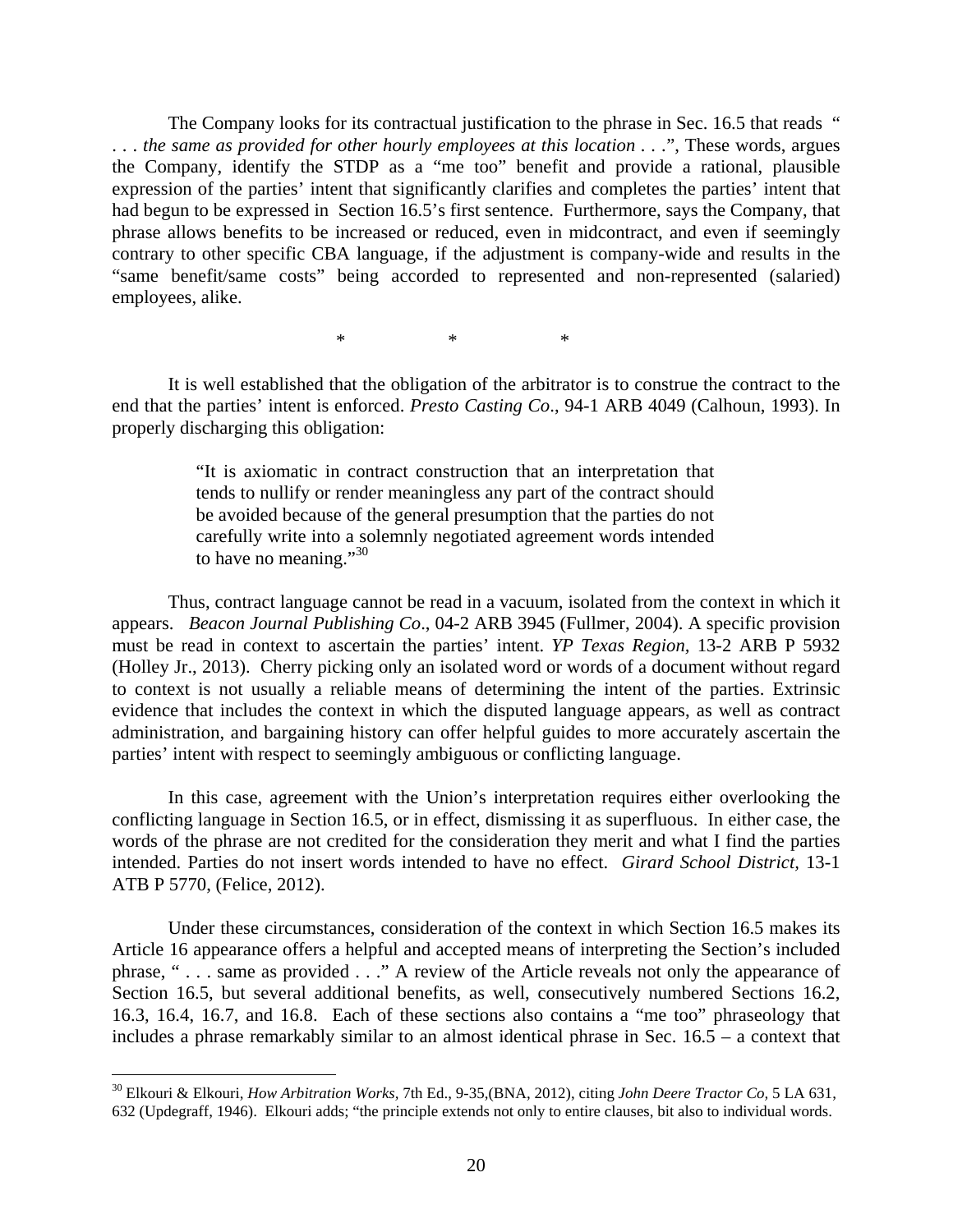strongly suggests the "me too" similarity among all of them that is not coincidental, but quite intentional as a means of overt signaling that the STDP in Sec. 16.5 is also a "me too" benefit.

Bargaining history should also be considered. As related above in greater detail, the parties' "me too" bargaining history actually starts with the parties' initial agreement in 2001 when the medical, dental and vision benefits first became "me too" benefits.

In fact, the parties' last three collective bargaining agreements offer further evidence of the parties' intent to continue its travel with their benefits on their "me too" benefit road begun in 2001. Beginning with the 2007-10 contract, each of the subsequent CBAs includes the same "me too" phrase in their respective Section 16.5 STDP provisions. This provision, on which the Company relied in late 2013 for announcing its modification of that benefit, had not only been specifically included as Section 16.5 of the parties' 2007–10 collective bargaining contract to which the parties' had agreed in April 2007, but was continued in identical wording that appeared in the two successor collective bargaining agreements that followed.

Prior contract administration by the parties of the designated "me too" benefits set forth in Article 16 demonstrate various mid-contract benefit "adjustments" described in hearing testimony that were made within the "me too" framework. I find particularly noteworthy that these administrative actions resulted in no grievance being filed by the Union, another positive basis for interpreting the contract language under current scrutiny as indicating a mutual intent that the STDP benefit be added to the list of "me toos" in the parties collective bargaining agreements.

 Moreover, unrefuted hearing testimony attests to multiple Company explanations to the Union of how the "me too" benefit system worked, as well as the Union's own brief experience of unilateral Company surgery on the "me too" Vision benefit in 2007 (later repaired during negotiations for a successor contract). In the absence of any testimony to the contrary I find this convincing evidence the Union had received both abundant information as to Company "me too" STDP benefit authority and prerogatives and timely collective bargaining opportunities to address any concerns it may have had well before the Company took its unilateral action modifying the STDP in accordance with the contractual authorization provided by Sec. 16.5.

The Union speculates that if the parties had intended the "... same as provided for other hourly employees at this location" phrase to refer back to the first sentence of Section 16.5, they could have joined them in the same sentence, e.g.: " The Company will pay the full cost of a Short Term Disability plan, the same as provided to hourly employees at this location." While the Union's reconstructed sentence structure reflects a much improved grammatical syntax of the first sentence that also appears to eliminate its former structure ambiguity, I am not persuaded that the parties' failure to find a more expeditious and plainer manner of expressing what I am led to perceive as their mutual intent has rendered their work product incapable of rational, logical interpretation of the parties' intent to include the STDP as a "me too" benefit.

Finally, in this case it is also helpful to remember that the phrase "... same as provided . . ." on which the Company principally relies for its defense in Section 16.5 was not *unilaterally, arbitrarily* inserted by the Company into the parties' 2013-16 collective bargaining agreement.